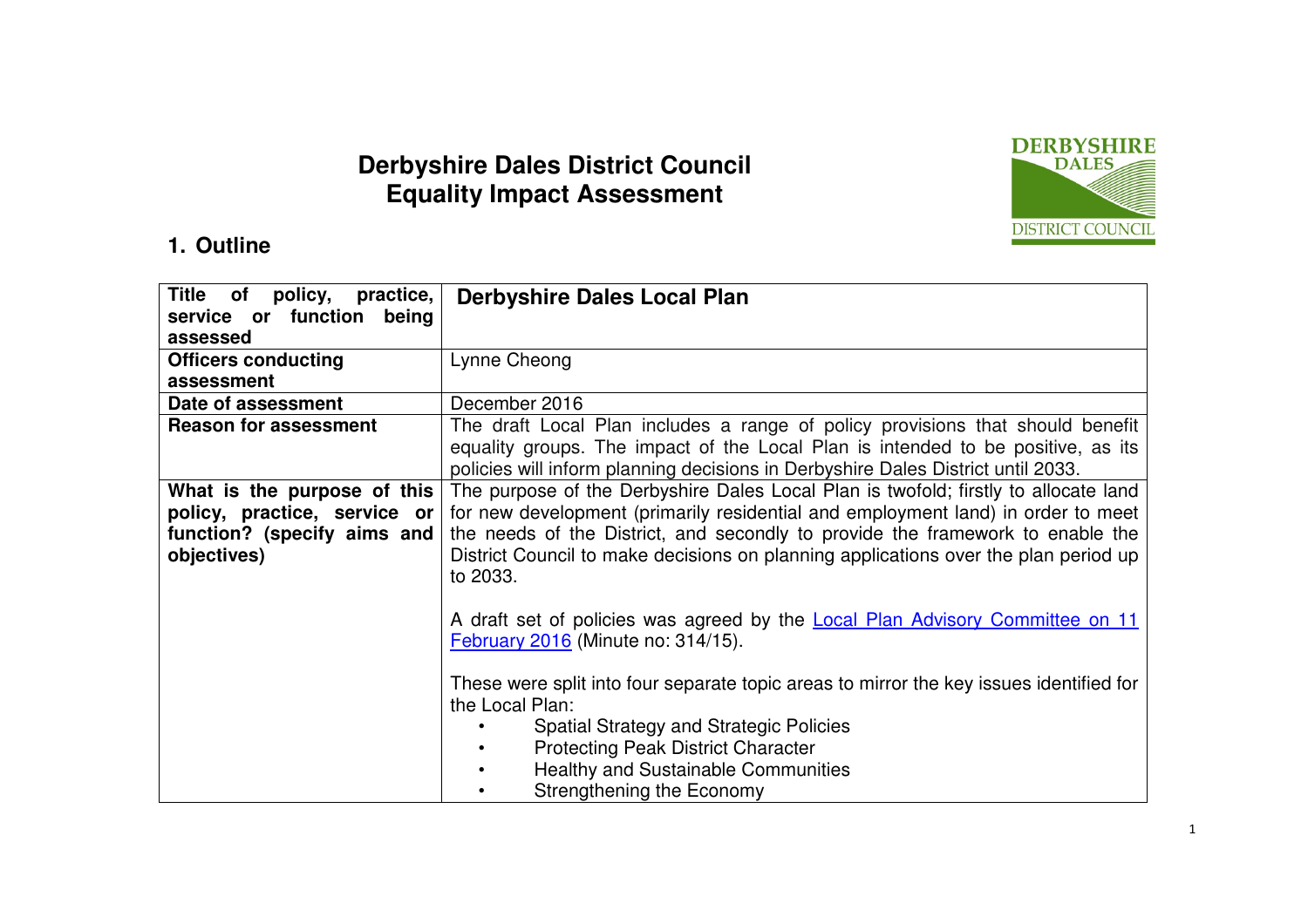|                                     | A full suite of policies including those on the provision of Affordable Housing were<br>presented to Members for consideration at Council on 16th March 2016 (Minute no:<br>$351/15$ ).                                                                                                                     |  |  |  |  |  |
|-------------------------------------|-------------------------------------------------------------------------------------------------------------------------------------------------------------------------------------------------------------------------------------------------------------------------------------------------------------|--|--|--|--|--|
|                                     | Following extensive consultation with stakeholders and a Detailed Assessment of<br>Duly Made Representations, the Pre Submission Draft Local Plan together with the<br>Schedule of Modifications was submitted to a Special Meeting of Full Council for<br>approval on 8 December 2016 (Minute no: 295/16). |  |  |  |  |  |
| there<br>other<br><b>Are</b><br>any | <b>Derbyshire County Council</b>                                                                                                                                                                                                                                                                            |  |  |  |  |  |
| organisations involved in its       | <b>Derbyshire NHS</b>                                                                                                                                                                                                                                                                                       |  |  |  |  |  |
| implementation?                     | <b>Private Sector Developers</b>                                                                                                                                                                                                                                                                            |  |  |  |  |  |
|                                     | <b>Housing Associations</b>                                                                                                                                                                                                                                                                                 |  |  |  |  |  |
|                                     | Utility Companies and Other Infrastructure Providers                                                                                                                                                                                                                                                        |  |  |  |  |  |
|                                     | <b>Businesses</b>                                                                                                                                                                                                                                                                                           |  |  |  |  |  |
|                                     | Sport England                                                                                                                                                                                                                                                                                               |  |  |  |  |  |
|                                     | Natural England                                                                                                                                                                                                                                                                                             |  |  |  |  |  |
|                                     | English Heritage                                                                                                                                                                                                                                                                                            |  |  |  |  |  |
|                                     | Derbyshire Wildlife Trust                                                                                                                                                                                                                                                                                   |  |  |  |  |  |
|                                     | <b>Parish Councils</b>                                                                                                                                                                                                                                                                                      |  |  |  |  |  |
|                                     | <b>Local Residents and Community Groups</b>                                                                                                                                                                                                                                                                 |  |  |  |  |  |
| <b>Main</b><br>customer<br>groups   | Landowners, developers, planning applicants, major employers, local businesses,                                                                                                                                                                                                                             |  |  |  |  |  |
| (beneficiaries) / stakeholders      | community groups, local interest groups, wider general public.                                                                                                                                                                                                                                              |  |  |  |  |  |
|                                     |                                                                                                                                                                                                                                                                                                             |  |  |  |  |  |
|                                     | <b>Residents of Derbyshire Dales District Council</b>                                                                                                                                                                                                                                                       |  |  |  |  |  |
|                                     | <b>Parish and Town Councils</b>                                                                                                                                                                                                                                                                             |  |  |  |  |  |
|                                     | Statutory bodies e.g. PDNPA                                                                                                                                                                                                                                                                                 |  |  |  |  |  |
|                                     | Neighbouring authorities                                                                                                                                                                                                                                                                                    |  |  |  |  |  |
|                                     | Historic England, National Trust                                                                                                                                                                                                                                                                            |  |  |  |  |  |
|                                     | Housing organisations e.g. Dales Housing, RSLs                                                                                                                                                                                                                                                              |  |  |  |  |  |
|                                     | Community / resident groups in the Dales                                                                                                                                                                                                                                                                    |  |  |  |  |  |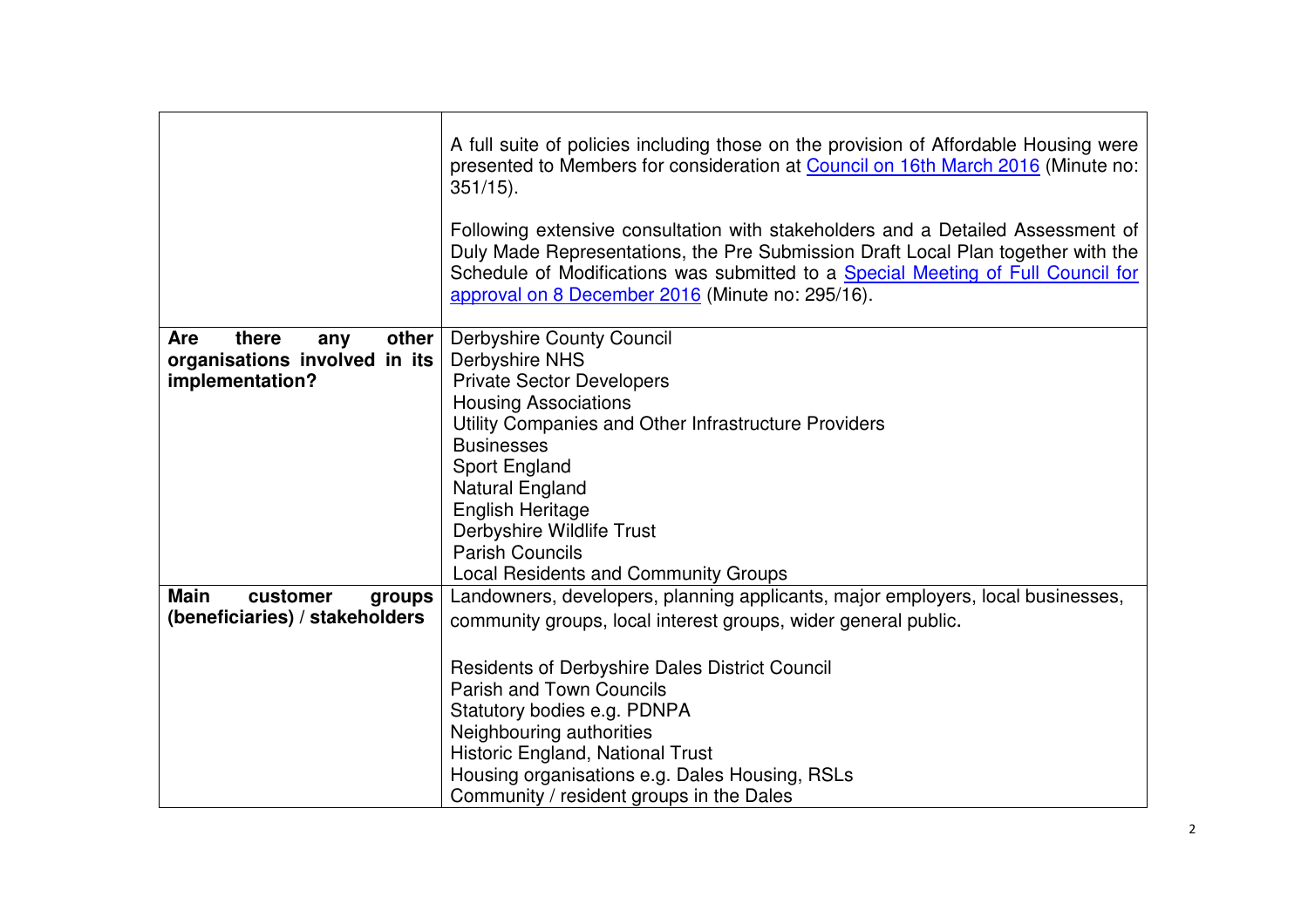|                                | <b>Peak District Partnership</b>                                                  |
|--------------------------------|-----------------------------------------------------------------------------------|
|                                | <b>Derbyshire County Council</b>                                                  |
|                                | Countywide and local networks                                                     |
|                                | <b>LEPs</b>                                                                       |
|                                | <b>NHS</b>                                                                        |
|                                | Sports and recreation groups                                                      |
|                                | <b>Visitors</b>                                                                   |
|                                | <b>Utility Providers</b>                                                          |
|                                | Derbyshire NHS                                                                    |
| <b>Customer Groups</b>         | <b>Other stakeholders</b>                                                         |
| Local residents                | Partner agencies including Peak District National Park Authority                  |
| Local businesses               | Local businesses & local employers                                                |
| Planning applicants            | Landowners                                                                        |
| <b>Planning Agents</b>         |                                                                                   |
| Landowners                     |                                                                                   |
| Public & Voluntary<br>Sector   |                                                                                   |
| organisations                  |                                                                                   |
| based in the Dales             |                                                                                   |
| Visitors to the District       |                                                                                   |
| Which other District Council   | The Local Plan supports development of housing and employment sites across        |
| departments are affected by    | Derbyshire Dales and is a key driver for delivery of the Council's Corporate Plan |
| the policy, practice, service  | aims.                                                                             |
| or function? Do any of the     | The Local Plan therefore supports Planning, Housing, Leisure and Economic         |
| objectives directly support or | Development services.                                                             |
| hinder another activity?       |                                                                                   |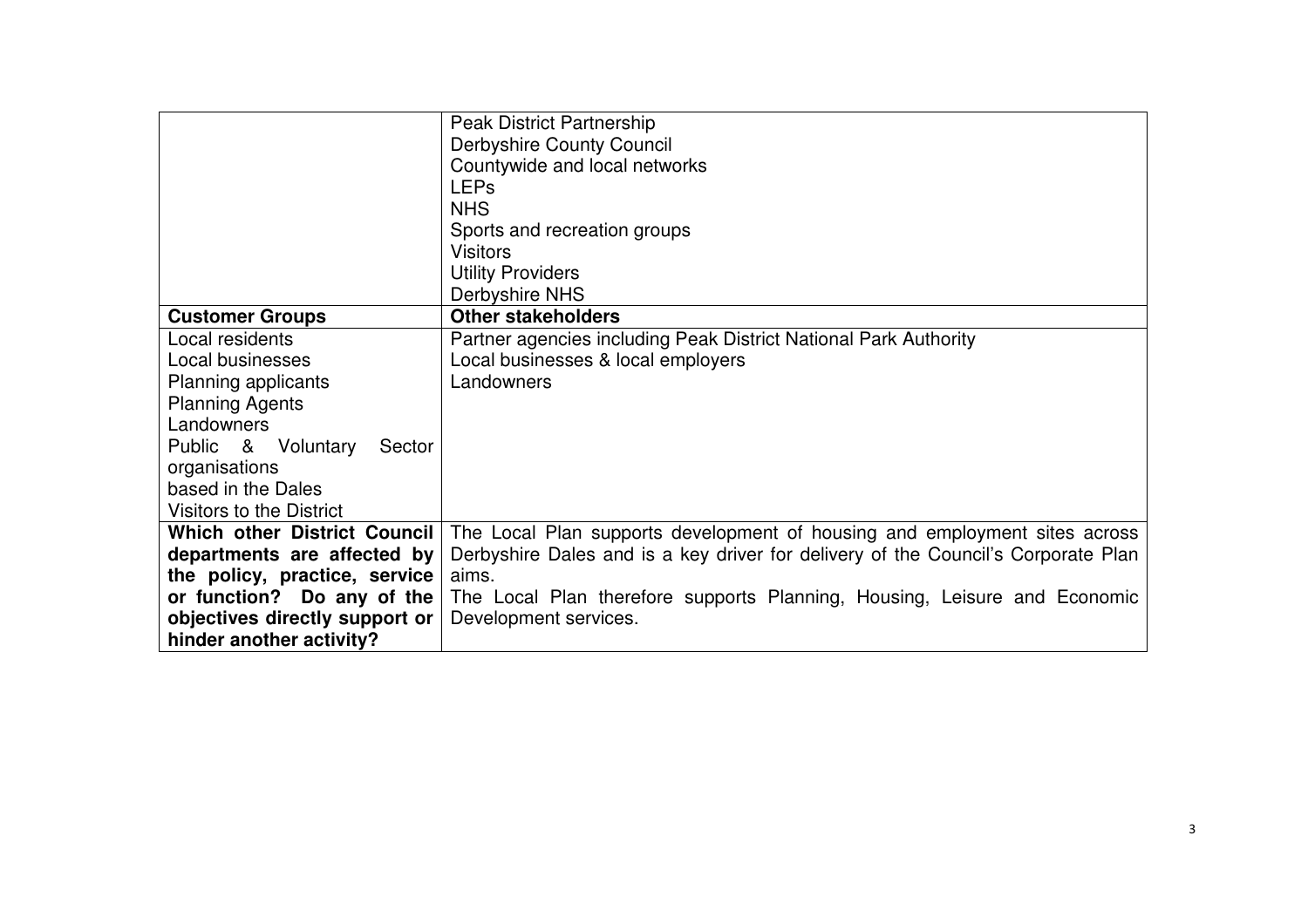## **2. Assessing relevance to the general equality duty**

| The General Equality Duty has three aims which require the District Council to have due<br>regard to the need to:                           | <b>Tick those which</b><br>are relevant |
|---------------------------------------------------------------------------------------------------------------------------------------------|-----------------------------------------|
| Eliminate unlawful discrimination (both direct or indirect), harassment and victimisation                                                   |                                         |
| Advance equality of opportunity between all persons by<br>removing or minimising disadvantages suffered by protected groups;                |                                         |
| taking steps to meet the needs of people from protected groups where these are different<br>from the needs of other people                  |                                         |
| encouraging people from protected groups to participate in public life or other activities where<br>participation is disproportionately low |                                         |
| Foster good relations between different groups                                                                                              |                                         |

## **3. What existing information / data do you have / monitor about different diverse groups in relation to this policy, practice, service or function?**

Eg: previous EIA's, reports, consultation, surveys, demographic data etc.

| <b>Information / Data</b>    | When and how | <b>Source</b> | What it tells you  | Gaps |
|------------------------------|--------------|---------------|--------------------|------|
|                              | collected    |               |                    |      |
| Derbyshire Dales Equality    | Census 2011  | <b>ONS</b>    | Summary profile of |      |
| Information published on     |              |               | Census 2011 data   |      |
| website:                     |              |               | High older         |      |
| http://www.derbyshiredales.  |              |               | population         |      |
| gov.uk/your-                 |              |               | Relatively high    |      |
| council/equalities/equality- |              |               | levels of          |      |
| information                  |              |               | disability / long  |      |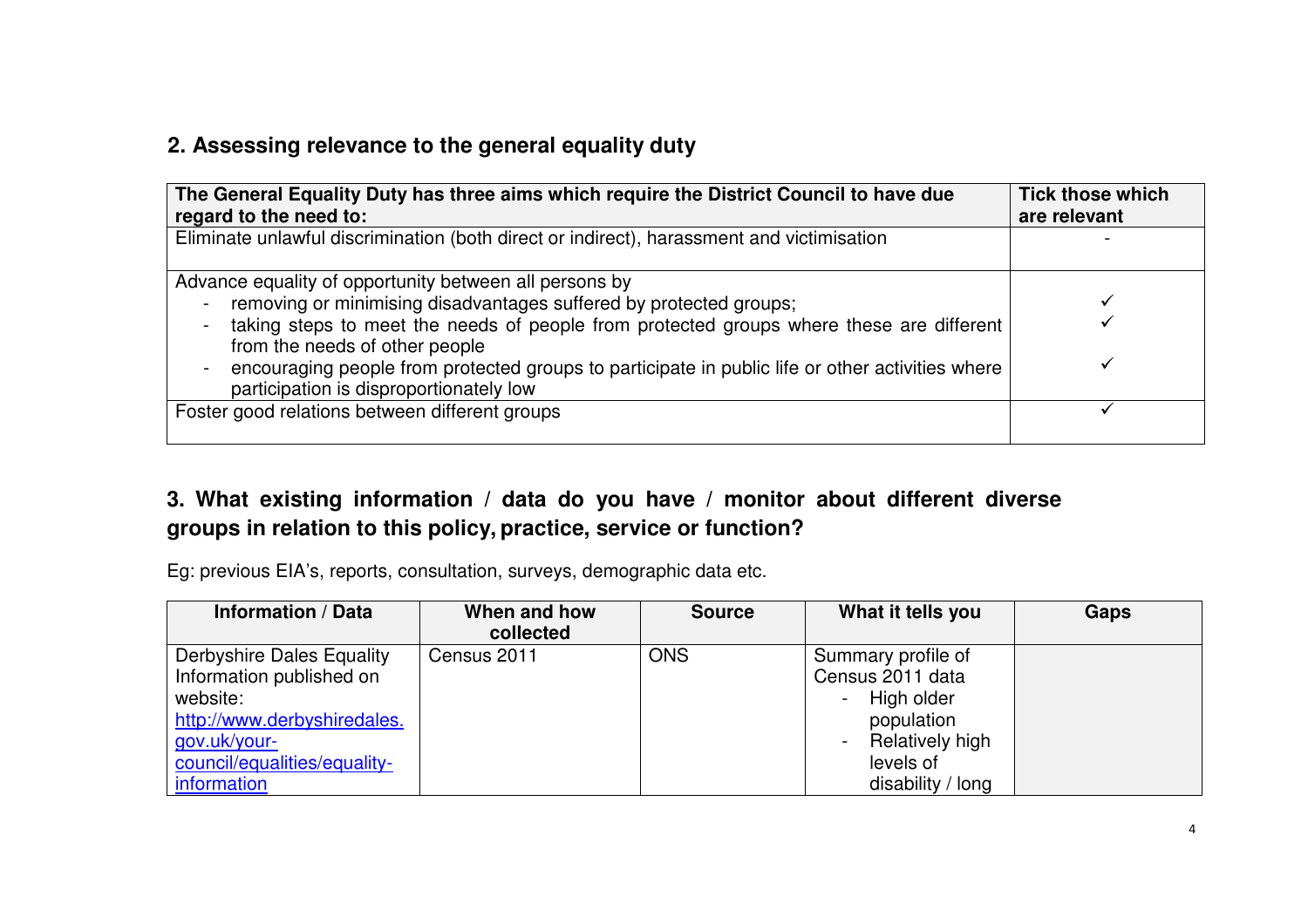| <b>Information / Data</b> | When and how<br>collected                                                                                                                                                                                                                                                                                          | <b>Source</b>                                                                                                                                                    | What it tells you                                                                                                                                                                                                                                                                                                                                                                                                   | <b>Gaps</b> |
|---------------------------|--------------------------------------------------------------------------------------------------------------------------------------------------------------------------------------------------------------------------------------------------------------------------------------------------------------------|------------------------------------------------------------------------------------------------------------------------------------------------------------------|---------------------------------------------------------------------------------------------------------------------------------------------------------------------------------------------------------------------------------------------------------------------------------------------------------------------------------------------------------------------------------------------------------------------|-------------|
|                           | Monitoring data<br>collected by services<br>(in-house and<br>outsourced)                                                                                                                                                                                                                                           | <b>DDDC</b>                                                                                                                                                      | term ill health &<br>unpaid care<br>Equalities monitoring<br>data<br>Customer<br>satisfaction with<br>services                                                                                                                                                                                                                                                                                                      |             |
| Local Plan: Evidence base | The evidence base<br>(updated 2015)<br>identified a number of<br>key issues on which the<br>Council consulted in<br>November 2015 as part<br>of the ongoing<br>preparation of the Local<br>Plan.<br>Further updates to the<br>evidence base have<br>been undertaken<br>throughout the Plan<br>preparation process. | Local Plan:<br><b>Evidence Base</b><br>http://www.derbys<br>hiredales.gov.uk/<br>planning-a-<br>building-<br>control/local-plan-<br>$2015 -$<br>16/evidence-base | The evidence base<br>includes an<br>assessment of:<br>How the district<br>$\blacksquare$<br>works in spatial<br>terms and how<br>it deals with<br>places and their<br>relationships<br>with each other<br>The main<br>issues,<br>problems and<br>opportunities<br>The local<br>distinctiveness<br>of the area<br>The changes<br>that are likely to<br>affect the area<br>over the period<br>to 2033<br>All relevant |             |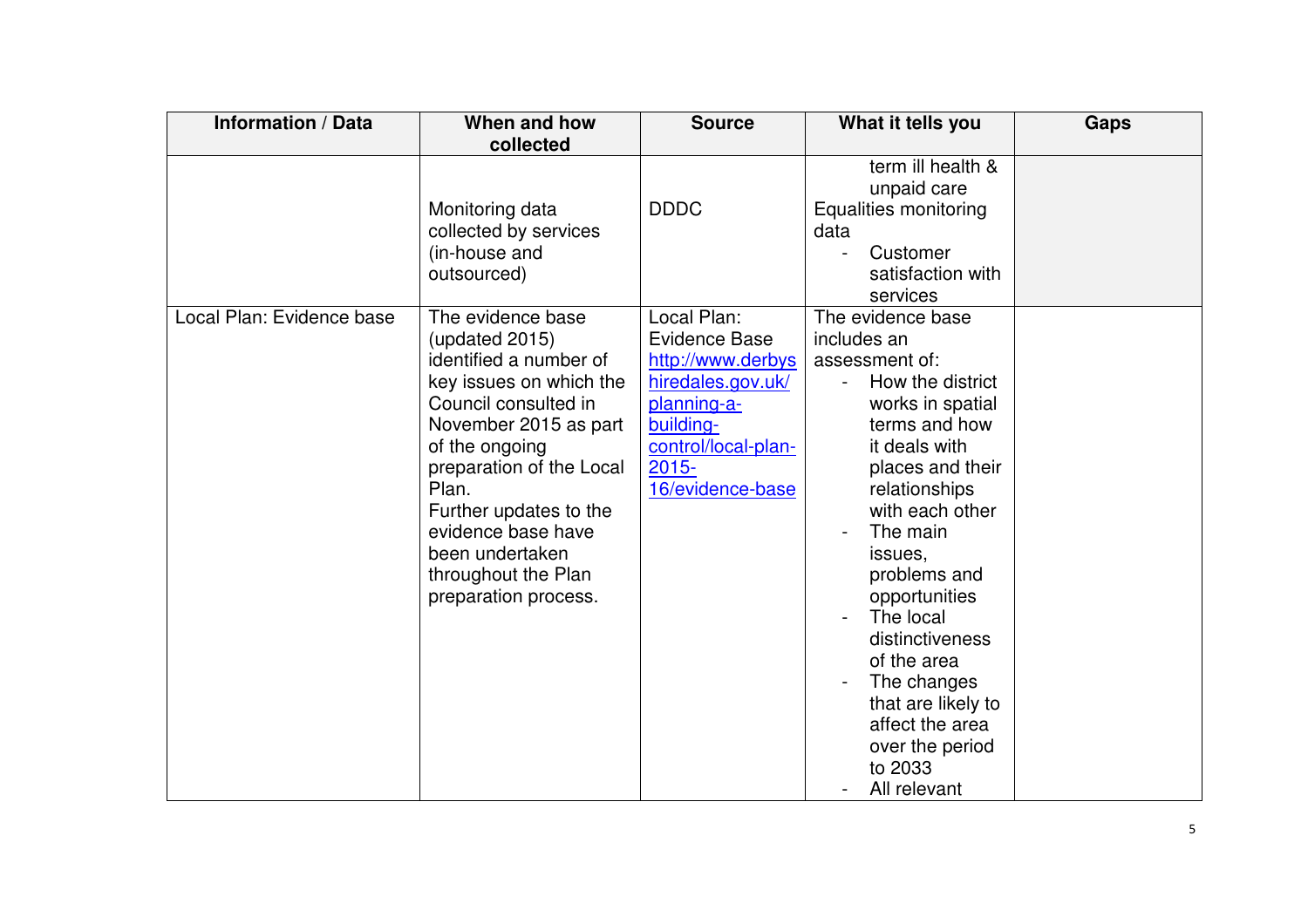| <b>Information / Data</b> | When and how                                                                                                                                                                                                                                                                                                                                                                                                                        | <b>Source</b>                                                                                                                                                                                         | What it tells you                                                                                                                                                                                                                                                                                                                                                                          | <b>Gaps</b> |
|---------------------------|-------------------------------------------------------------------------------------------------------------------------------------------------------------------------------------------------------------------------------------------------------------------------------------------------------------------------------------------------------------------------------------------------------------------------------------|-------------------------------------------------------------------------------------------------------------------------------------------------------------------------------------------------------|--------------------------------------------------------------------------------------------------------------------------------------------------------------------------------------------------------------------------------------------------------------------------------------------------------------------------------------------------------------------------------------------|-------------|
|                           | collected                                                                                                                                                                                                                                                                                                                                                                                                                           |                                                                                                                                                                                                       |                                                                                                                                                                                                                                                                                                                                                                                            |             |
|                           |                                                                                                                                                                                                                                                                                                                                                                                                                                     |                                                                                                                                                                                                       | national and<br>regional policies<br>and proposals<br>that have a<br>bearing on the<br>use of space<br>within the                                                                                                                                                                                                                                                                          |             |
| Consultation              | A5 brochure 'Your Local<br>Plan' distributed to all<br>34,100 households in<br>the District, to promote<br>participation.<br><b>Key Issues</b><br><b>Consultation, November</b><br>2015:<br>A total of 405<br>responses were<br>received to the<br>consultation from<br>individuals,<br>Parish Councils,<br>Agents and<br><b>Developers</b><br>Public meetings held to<br>further explain key<br>issues and enable<br>residents and | Your Local Plan,<br>Nov 2015:<br>http://www.derbys<br>hiredales.gov.uk/i<br>mages/document<br>s/Y/Your Local<br>Plan publication<br>November 2015.<br>pdf<br><b>Key Issues</b><br><b>Consultation</b> | District.<br>Findings reported to<br><b>Local Plan Advisory</b><br>Committee on 12<br>January 2016 (AGIN<br>$4)$ .<br>Views of stakeholders<br>on housing numbers,<br>affordable housing,<br>location of new<br>development, the<br>requirements for<br>Gypsies and<br>Travellers,<br>employment land<br>provision and the<br>approach to<br>development within<br>smaller scale villages. |             |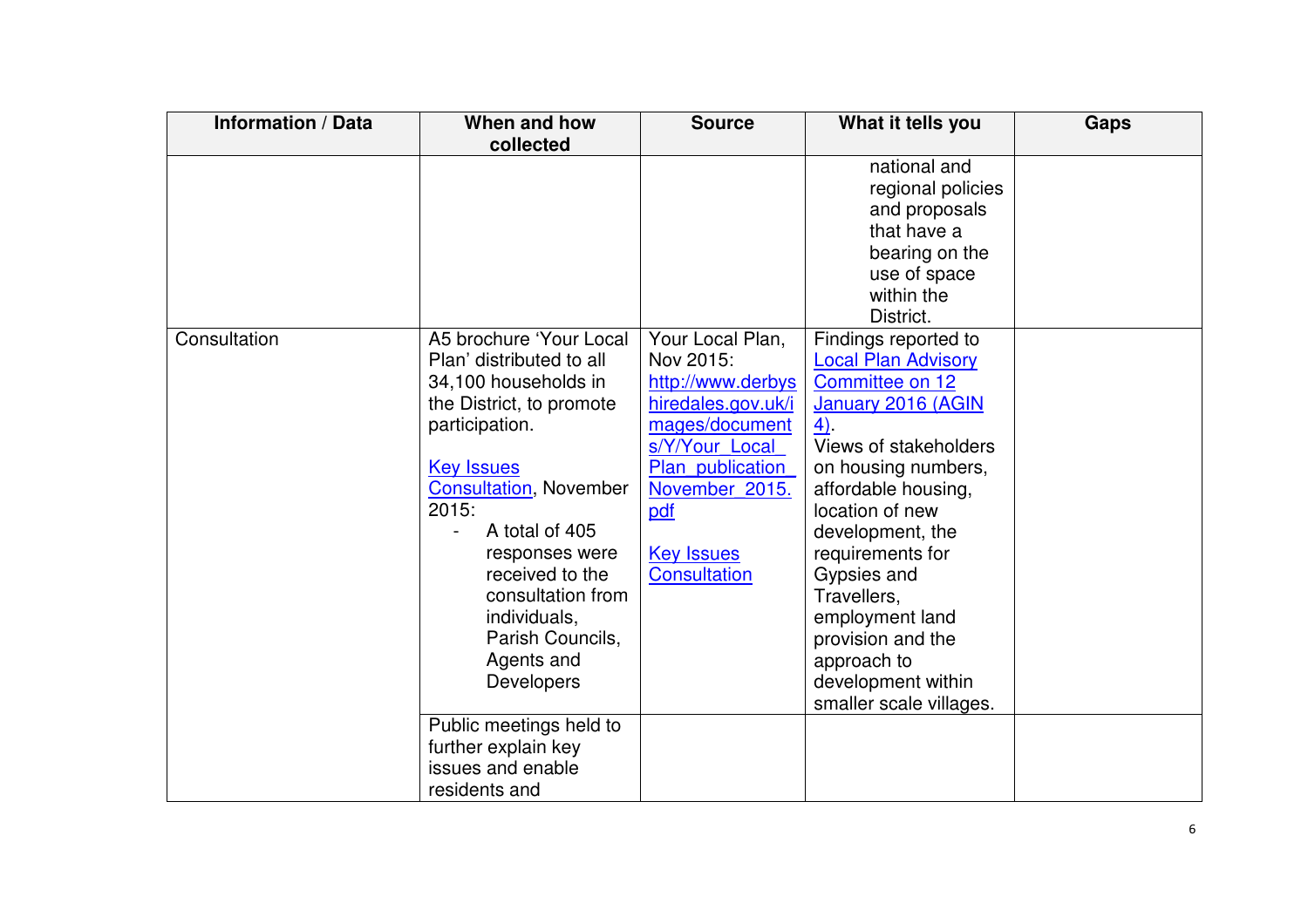| <b>Information / Data</b> | When and how                   | <b>Source</b>     | What it tells you | <b>Gaps</b> |
|---------------------------|--------------------------------|-------------------|-------------------|-------------|
|                           | collected                      |                   |                   |             |
|                           | stakeholders to ask            |                   |                   |             |
|                           | additional questions.          |                   |                   |             |
|                           | These took place on:           |                   |                   |             |
|                           | Tuesday 10th                   |                   |                   |             |
|                           | November 2015                  |                   |                   |             |
|                           | at Elim Church,                |                   |                   |             |
|                           | Ashbourne                      |                   |                   |             |
|                           | Wednesday 18th                 |                   |                   |             |
|                           | November 2015                  |                   |                   |             |
|                           | at Wirksworth                  |                   |                   |             |
|                           | Leisure Centre                 |                   |                   |             |
|                           | Wednesday 25th                 |                   |                   |             |
|                           | November 2015                  |                   |                   |             |
|                           | at Matlock Town                |                   |                   |             |
|                           | Hall                           |                   |                   |             |
|                           | Seminar held for               |                   |                   |             |
|                           | Parish                         |                   |                   |             |
|                           | Councillors and                |                   |                   |             |
|                           | Parish Clerks, 12              |                   |                   |             |
|                           | November 2015.                 |                   |                   |             |
|                           | 6 week consultation on         | <b>Local Plan</b> |                   |             |
|                           | <b>Draft Local Plan from 7</b> | Consultation -    |                   |             |
|                           | April - 19 May 2016 -          | information about |                   |             |
|                           | views sought via online        | exhibition &      |                   |             |
|                           | survey; exhibitions;           | meeting venues    |                   |             |
|                           | public meetings in             | published on      |                   |             |
|                           | Wirksworth, Ashbourne          | corporate         |                   |             |
|                           | and Matlock; and a             | website;          |                   |             |
|                           | workshop for parish            | webpage           |                   |             |
|                           | councils.                      | hyperlink to on-  |                   |             |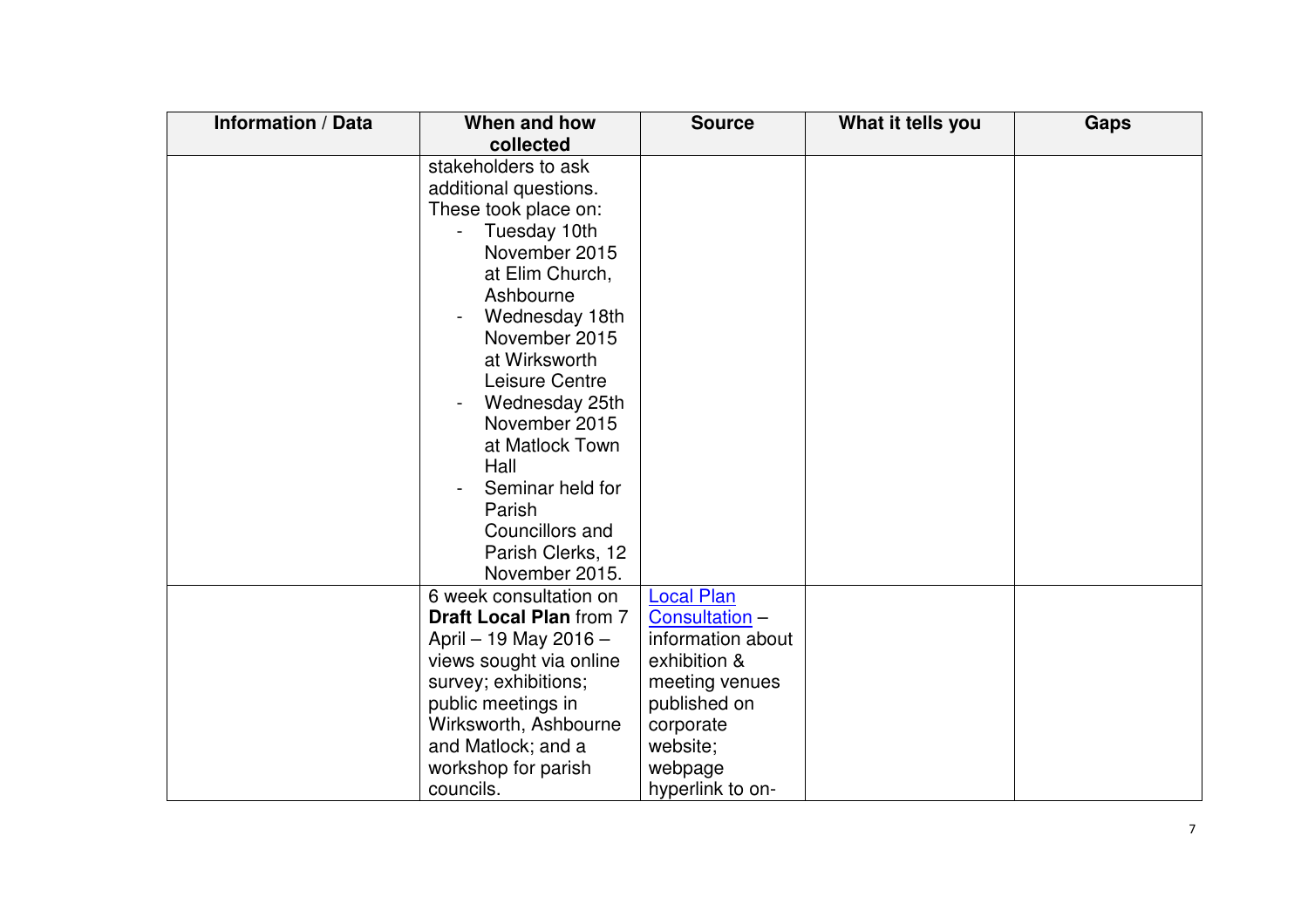| <b>Information / Data</b>  | When and how                | <b>Source</b>       | What it tells you            | <b>Gaps</b> |
|----------------------------|-----------------------------|---------------------|------------------------------|-------------|
|                            | collected                   |                     |                              |             |
|                            |                             | line survey         |                              |             |
|                            | 6 week consultation on      | Pre-submission      |                              |             |
|                            | the Derbyshire Dales        | Draft Local Plan    |                              |             |
|                            | <b>Pre-Submission Draft</b> | consultation:       |                              |             |
|                            | <b>Local Plan from 11th</b> | http://www.derbys   |                              |             |
|                            | August 2016 - 22nd          | hiredales.gov.uk/   |                              |             |
|                            | September                   | planning-a-         |                              |             |
|                            |                             | building-           |                              |             |
|                            |                             | control/local-plan- |                              |             |
|                            |                             | 2015-16/2015-11-    |                              |             |
|                            |                             | 10-09-32-18         |                              |             |
| <b>Gypsy Traveller</b>     | The report draws on         | Local Plan          | The report considers a       |             |
| <b>Accommodation Needs</b> | primary and secondary       | Advisory            | range of English             |             |
| Assessment, July 2015      | data sources including:     | Committee, 11       | Romany Gypsy, Irish          |             |
|                            | Primary data:               | July 2015:          | Traveller groups and         |             |
|                            | face-to-face                | http://www.derbys   | <b>Travelling Showpeople</b> |             |
|                            | surveys of                  | hiredales.gov.uk/i  | in the study area,           |             |
|                            | Gypsies and                 | mages/document      | across different tenure      |             |
|                            | <b>Travellers</b>           | s/C/Committee/L     | types.                       |             |
|                            | Secondary                   | ocal Plan Adviso    |                              |             |
|                            | information:                | ry/Joint%20Derby    | It quantifies the            |             |
|                            | including a                 | shire%20GTAA%       | accommodation &              |             |
|                            | literature review           | 20Final%20Repo      | housing related              |             |
|                            | and secondary               | rt%20July%2020      | support needs                |             |
|                            | data analysis               | 15.pdf              | (residential,                |             |
|                            | Stakeholder                 |                     | transit/emergency            |             |
|                            | consultation: with          |                     | sites, bricks & mortar)      |             |
|                            | local                       |                     | for these groups from        |             |
|                            | organisations               |                     | 2014/15 - 2034/35.           |             |
|                            | involved with               |                     |                              |             |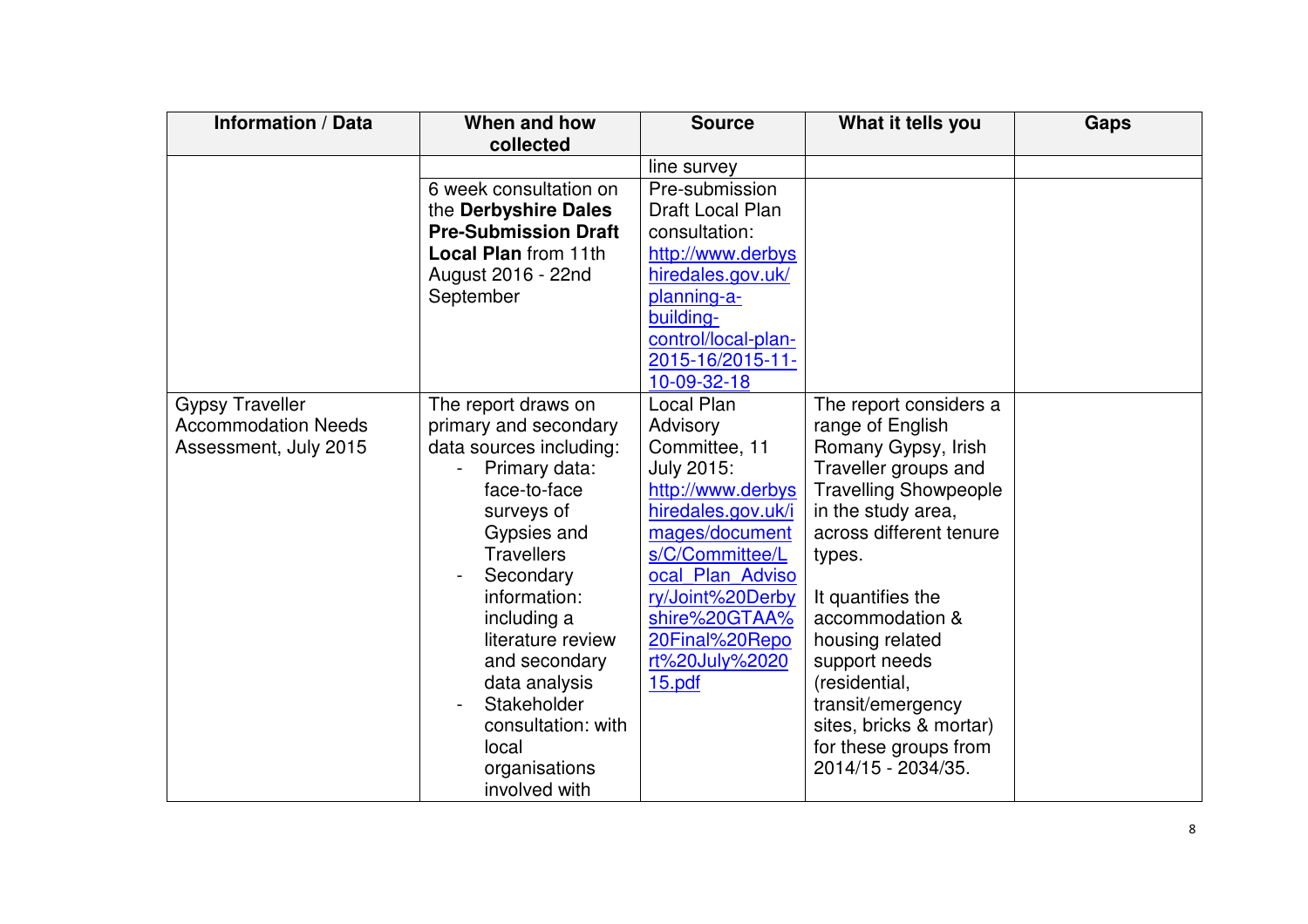| <b>Information / Data</b>                            | When and how<br>collected                                                                                                                                                                                                                                         | <b>Source</b>                                                                                                                                                                                                                 | What it tells you                                                                                                                                                                                                                           | <b>Gaps</b> |
|------------------------------------------------------|-------------------------------------------------------------------------------------------------------------------------------------------------------------------------------------------------------------------------------------------------------------------|-------------------------------------------------------------------------------------------------------------------------------------------------------------------------------------------------------------------------------|---------------------------------------------------------------------------------------------------------------------------------------------------------------------------------------------------------------------------------------------|-------------|
|                                                      | Gypsies and<br><b>Travellers and</b><br>Travelling<br>Showpeople                                                                                                                                                                                                  |                                                                                                                                                                                                                               | Gypsy & Traveller<br>Pitches:<br>Additional need in<br><b>Derbyshire Dales</b><br>$2014 - 2035 = 9$<br>NB:<br>67% felt that<br>they had<br>experienced<br>discrimination in<br>accessing<br>services<br>82% had<br>experienced<br>racism or |             |
| <b>Gypsy Traveller</b><br><b>Accommodation Needs</b> | Further work undertaken<br>in respect of this policy<br>to ensure that the<br>recommendations<br>included in the report to<br>LPAC on 11th July<br>(minute no: 103/16) are<br>fully addressed. A<br>revised policy was<br>presented to LPAC on<br>27th July 2016. | Local Plan<br>Advisory<br>Committee, 27<br>July 2015 (Minute<br>no. 133/16):<br>http://www.derbys<br>hiredales.gov.uk/i<br>mages/document<br>s/C/Committee/L<br>ocal Plan Adviso<br>ry/LPA Minutes -<br>27 Jul 2016 3.<br>pdf | bullying<br>No adverse equality<br>impact is anticipated in<br>regard to this policy<br>change.                                                                                                                                             |             |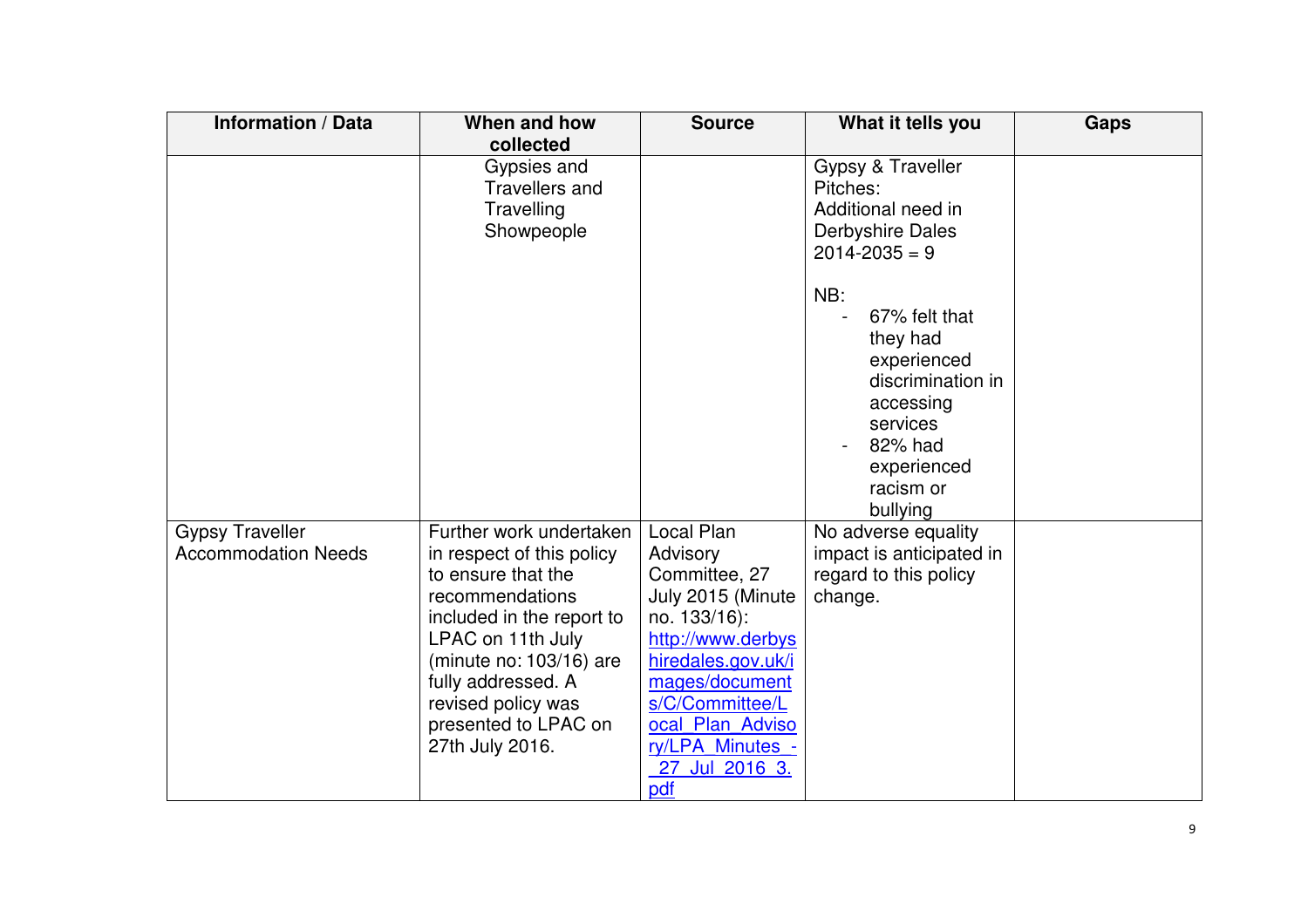|      | <b>Information / Data</b> |                           | When and how<br>collected                         | <b>Source</b>                                                                                                                                                                                                        | What it tells you                                                                                                                                                                                                    | <b>Gaps</b>                                                                                                           |
|------|---------------------------|---------------------------|---------------------------------------------------|----------------------------------------------------------------------------------------------------------------------------------------------------------------------------------------------------------------------|----------------------------------------------------------------------------------------------------------------------------------------------------------------------------------------------------------------------|-----------------------------------------------------------------------------------------------------------------------|
| 2016 |                           | Special Council, 16 March | Public Participation in<br>meeting                | Special Council,<br>16 March 2016<br>(Minute no.<br>$349/15$ :<br>http://www.derbys<br>hiredales.gov.uk/i<br>mages/document<br>s/C/Committee/C<br>ouncil/16 March<br>2016 Special Co<br>uncil Minutes Lo             | Members of the public<br>did not raise equality<br>concerns in their<br>representations to<br>Council.                                                                                                               |                                                                                                                       |
|      |                           |                           | Representations<br>from<br><b>Local Residents</b> | cal Plan.pdf<br>Report:<br>http://www.derbys<br>hiredales.gov.uk/i<br>mages/document<br>s/C/Committee/C<br>ouncil/Z%20REP<br><b>RESENTATIONS</b><br>$%2016-03-$<br>16%20Special%2<br>0Council%20Loc<br>al%20Plan.pdf | Equality issues raised:<br>Increased traffic<br>& road safety -<br>perceived risks<br>to children &<br>older people<br>Increased traffic<br>& perceived<br>health risks $-$<br>potential<br>impacts on<br>vulnerable | No feedback on<br>perceived health<br>risks from Clinical<br>Commissioning<br>Groups (LPAG, 11<br>July 2016, Evidence |
|      |                           |                           | Representations<br>Late<br>from Local Residents   | http://www.derbys<br>hiredales.gov.uk/i<br>mages/document<br>s/C/Committee/C<br>ouncil/Z LATE R                                                                                                                      | groups<br>Location of<br>Matlock site on<br>steep hill -<br>perception of<br>restricted                                                                                                                              | <b>Base Update</b><br>Report).                                                                                        |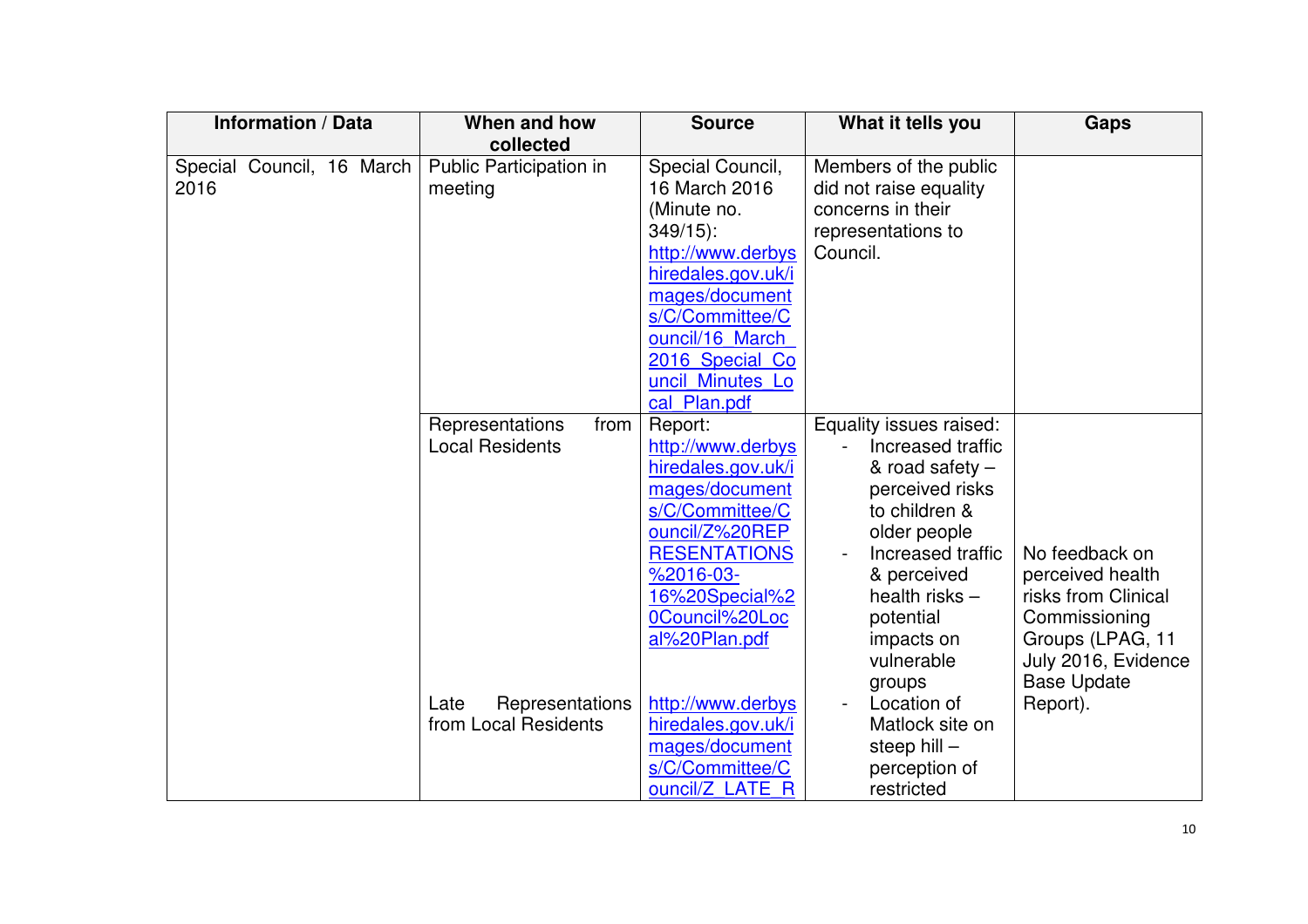| <b>Information / Data</b>      | When and how                                                                                                 | <b>Source</b>                                                                                                                                                                                                                                                              | What it tells you                                                                                                                                                                                                                                                                                                                                                                                                 | <b>Gaps</b>                                                                      |
|--------------------------------|--------------------------------------------------------------------------------------------------------------|----------------------------------------------------------------------------------------------------------------------------------------------------------------------------------------------------------------------------------------------------------------------------|-------------------------------------------------------------------------------------------------------------------------------------------------------------------------------------------------------------------------------------------------------------------------------------------------------------------------------------------------------------------------------------------------------------------|----------------------------------------------------------------------------------|
|                                | collected                                                                                                    |                                                                                                                                                                                                                                                                            |                                                                                                                                                                                                                                                                                                                                                                                                                   |                                                                                  |
|                                |                                                                                                              | <b>EPRESENTATIO</b><br>NS 16-03-<br>16 Special Coun<br>cil Local Plan.pd                                                                                                                                                                                                   | access to local<br>shops &<br>facilities for<br>disabled & older<br>people<br>Increased<br>population $-$<br>perception of<br>adverse impact<br>on access to<br>schools, GP<br>appointments.                                                                                                                                                                                                                      | See S11 Local<br>Infrastructure<br>Provision which<br>addresses these<br>issues. |
| <b>Transport Evidence Base</b> | Work carried out by<br>consultants, AECOM<br>Infrastructure &<br><b>Environment UK Ltd</b><br>during 2015-16 | Local Plan<br>Advisory<br>Committee<br>(Minute no<br>$102/16$ :<br>http://www.derbys<br>hiredales.gov.uk/i<br>mages/document<br>s/C/Committee/L<br>ocal Plan Adviso<br>ry/V2%20Local%<br>20plan%20adviso<br>ry%20committee<br>%20agenda%20-<br>%2011%20July%<br>202016.pdf | Study of traffic<br>movement, commuter<br>journeys, public<br>transport etc to assess<br>existing usage /<br>provision and future<br>needs.<br>All the site allocations<br>identified within the<br>Derbyshire Dales Draft<br>Local Plan have been<br>assessed by<br><b>Derbyshire County</b><br>Council, the Highways<br>Authority, as being<br>able to achieve a safe<br>and suitable access for<br>all people. |                                                                                  |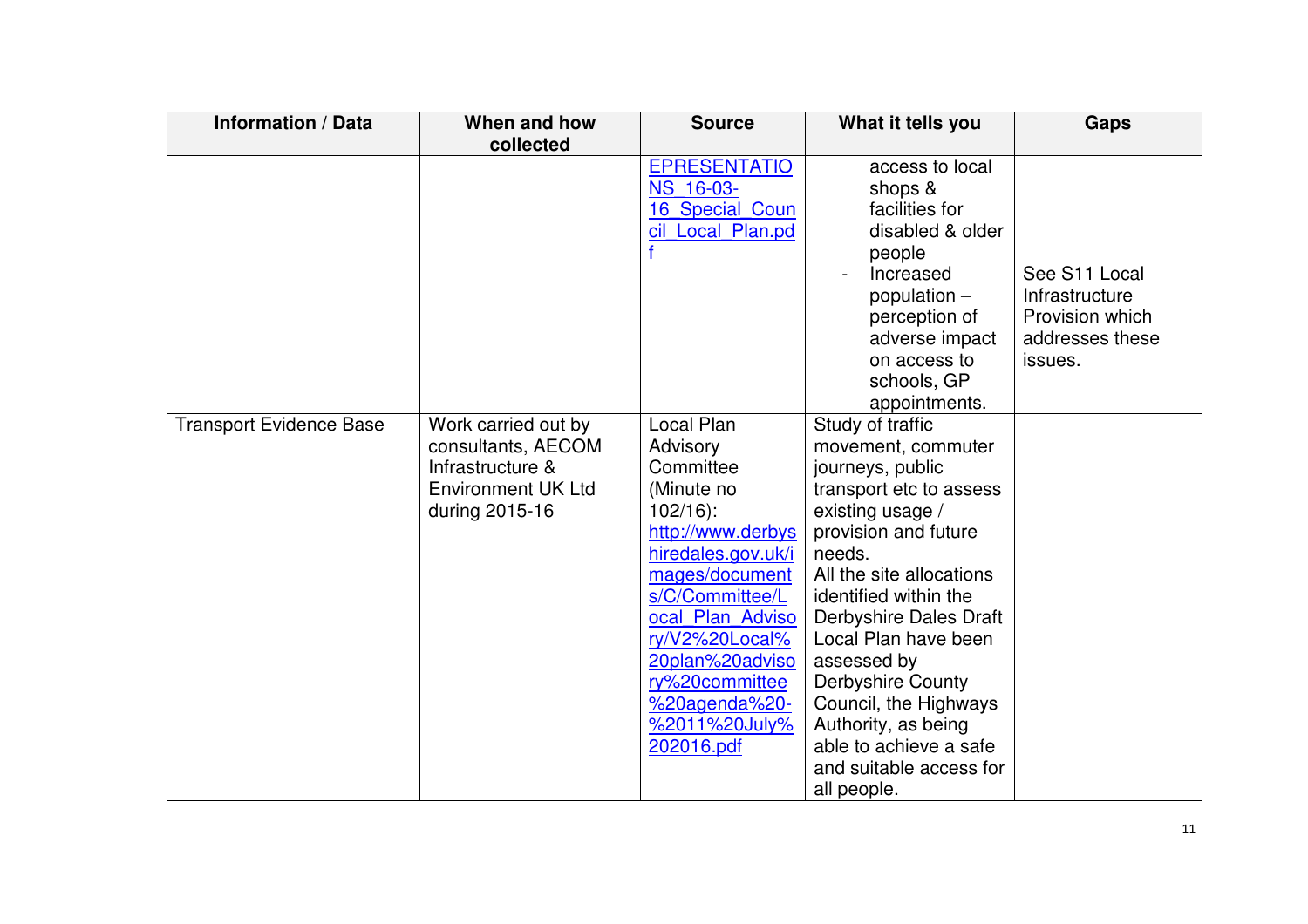| <b>Information / Data</b> | When and how | <b>Source</b>                                                                                                | What it tells you                                                                                                                                                                                                                                                                                                                                                                                                                                                                                                        | <b>Gaps</b> |
|---------------------------|--------------|--------------------------------------------------------------------------------------------------------------|--------------------------------------------------------------------------------------------------------------------------------------------------------------------------------------------------------------------------------------------------------------------------------------------------------------------------------------------------------------------------------------------------------------------------------------------------------------------------------------------------------------------------|-------------|
|                           | collected    |                                                                                                              |                                                                                                                                                                                                                                                                                                                                                                                                                                                                                                                          |             |
| Population estimates      |              | Representation<br>from Derbyshire<br><b>County Council</b><br>(M5/18, Schedule<br>of minor<br>modifications) | Life expectancy in the<br>Derbyshire Dales is<br>higher than the<br>national average.<br>Between 2008 and<br>2025 the number of<br>people aged 65 and<br>over in the Derbyshire<br>Dales is projected to<br>rise by 46% and the<br>old age dependency<br>ratio for the Derbyshire<br>Dales is considerably<br>higher than the East<br>Midlands,<br>consequently this will<br>have an impact<br>upon the demand for<br>particular types of<br>development to cater<br>for an ageing<br>population within the<br>District. |             |

**4. Based on the evidence above, does the policy, practice, service or function have a positive or negative impact on any protected group(s)?**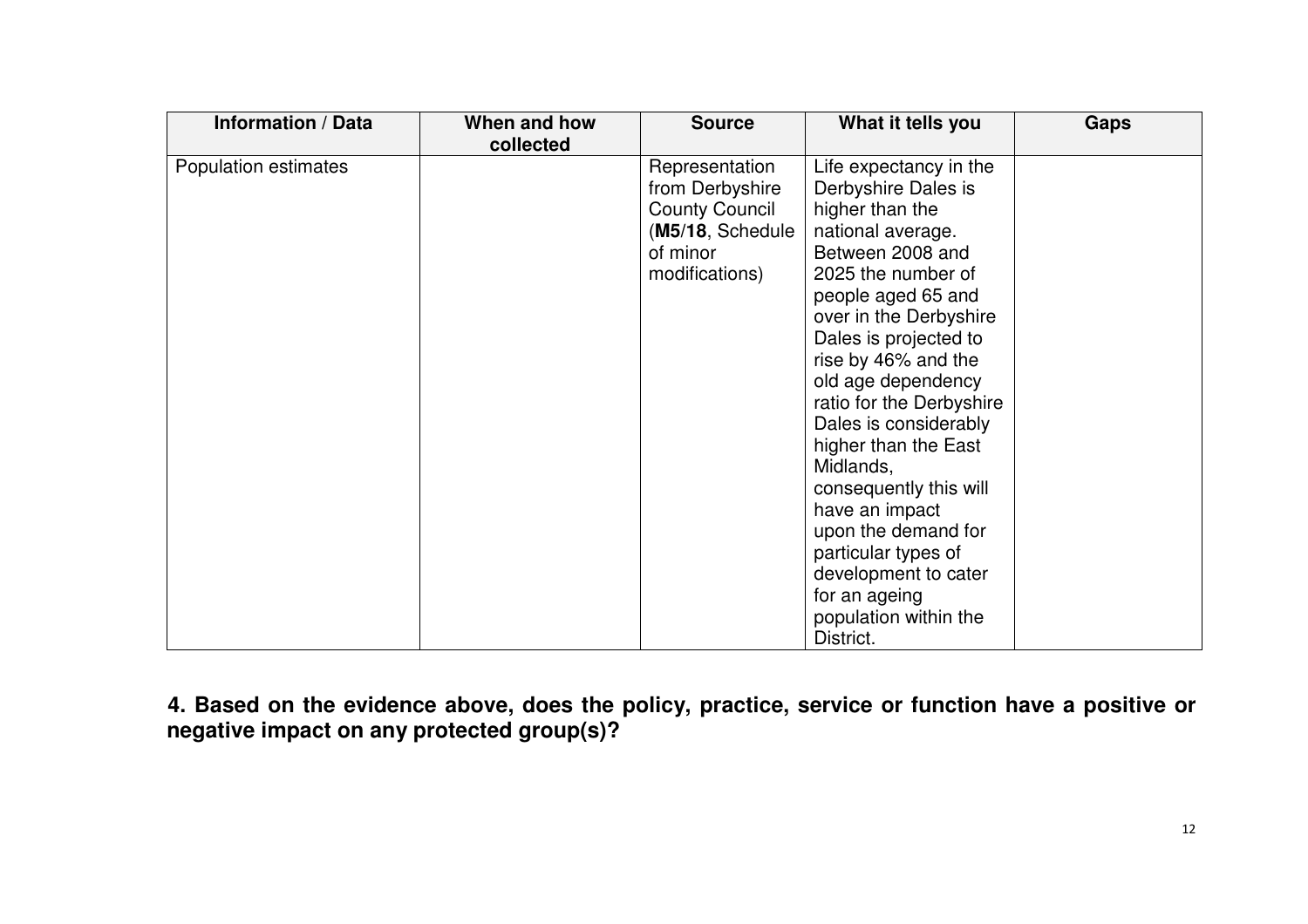The following Table sets out the relevant equalities issues for each of the policies contained within the Derbyshire Dales<br>Draft Local Plan. Where appropriate recommendations are set out about the extent to which modificat plan are required in order to address the relevant equality issue identified.

| <b>Derbyshire Dales Draft</b><br><b>Local Plan Policy</b><br><b>Reference</b> | <b>Impact and Recommendations for</b><br><b>Mitigation and Improvement</b>                                                                                                                                                    | <b>Response to Recommendations</b><br>for Mitigation and Improvement |
|-------------------------------------------------------------------------------|-------------------------------------------------------------------------------------------------------------------------------------------------------------------------------------------------------------------------------|----------------------------------------------------------------------|
|                                                                               |                                                                                                                                                                                                                               |                                                                      |
| <b>S1 Presumption in Favour of</b>                                            | No significant impacts on equality groups                                                                                                                                                                                     |                                                                      |
| <b>Sustainable Development</b>                                                |                                                                                                                                                                                                                               |                                                                      |
| <b>S2 Sustainable Development</b><br><b>Principles</b>                        | Has positive benefits by ensuring access to<br>services, facilities, employment opportunities and<br>housing for & by all age groups, those with                                                                              |                                                                      |
|                                                                               | disabilities, by both men and women<br>As the policy promotes new development in                                                                                                                                              |                                                                      |
|                                                                               | sustainable locations including a wide range of rural<br>settlements, it will ensure access to services,<br>facilities, employment opportunities and housing for<br>those living in rural areas.                              |                                                                      |
|                                                                               | The promotion of employment development and the<br>provision of new employment land in sustainable<br>locations, particularly the market towns which<br>should benefit those living in the District's more<br>deprived wards. |                                                                      |
| <b>S3 Settlement Hierarchy</b>                                                | Has positive benefits by ensuring access to<br>services, facilities, employment opportunities and<br>housing for & by all ages, those with disabilities, by<br>both men and women                                             |                                                                      |
|                                                                               | As the policy promotes new development in                                                                                                                                                                                     |                                                                      |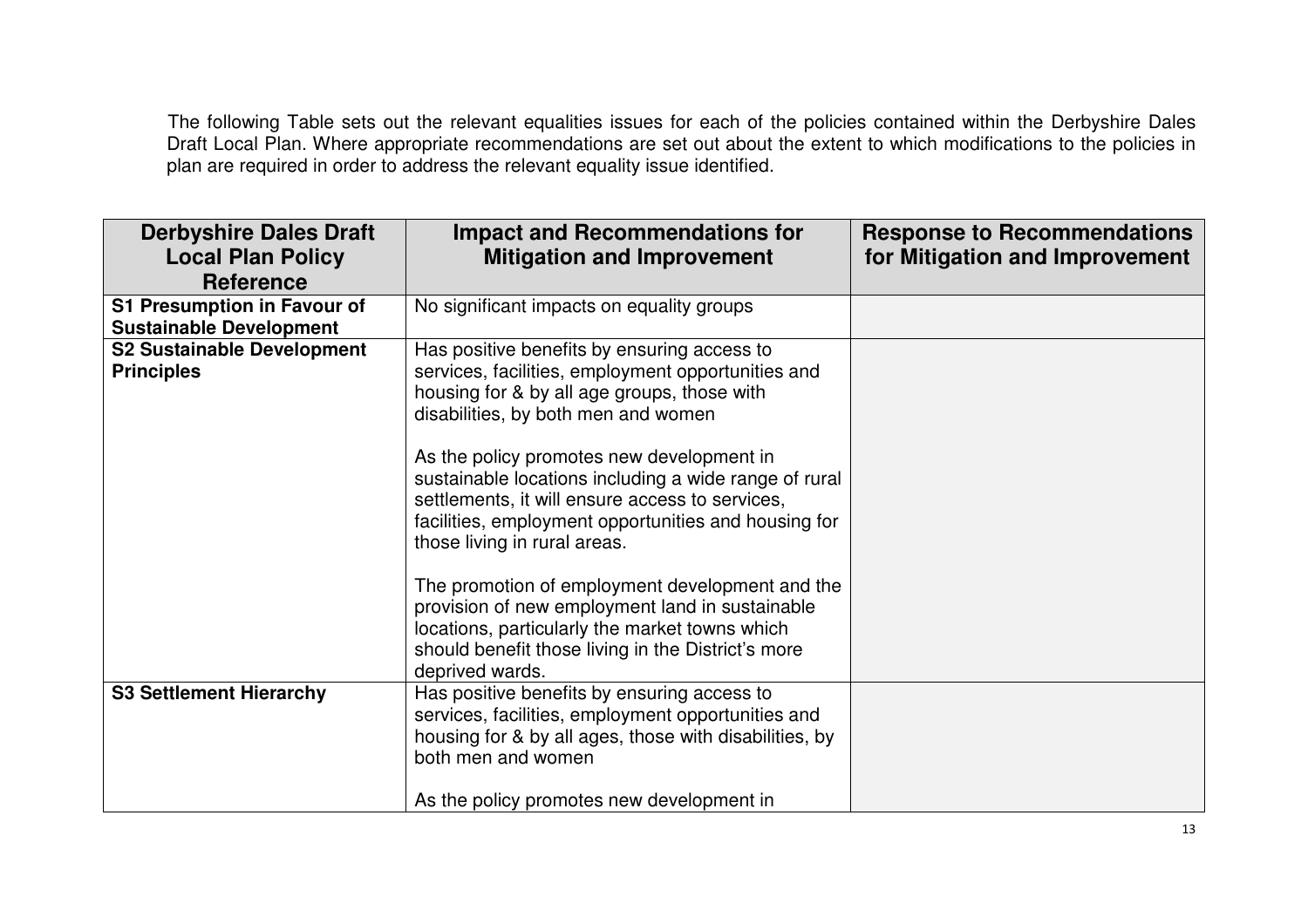| <b>Derbyshire Dales Draft</b><br><b>Local Plan Policy</b><br><b>Reference</b> | <b>Impact and Recommendations for</b><br><b>Mitigation and Improvement</b>                                                                                                                                                                                                                                                                                                                                                                                                                                                                             | <b>Response to Recommendations</b><br>for Mitigation and Improvement                                                                                                                                                                                                                                                           |
|-------------------------------------------------------------------------------|--------------------------------------------------------------------------------------------------------------------------------------------------------------------------------------------------------------------------------------------------------------------------------------------------------------------------------------------------------------------------------------------------------------------------------------------------------------------------------------------------------------------------------------------------------|--------------------------------------------------------------------------------------------------------------------------------------------------------------------------------------------------------------------------------------------------------------------------------------------------------------------------------|
|                                                                               | sustainable locations including a wide range or<br>rural settlements, it will ensure access to services,<br>facilities, employment opportunities and housing for<br>those living in rural areas.                                                                                                                                                                                                                                                                                                                                                       |                                                                                                                                                                                                                                                                                                                                |
|                                                                               | The promotion of employment development and the<br>provision of new employment land in sustainable<br>locations, particularly the market towns which<br>should benefit those living in the District's more<br>deprived wards                                                                                                                                                                                                                                                                                                                           |                                                                                                                                                                                                                                                                                                                                |
| <b>S4 Development within Defined</b><br><b>Settlement Limits</b>              | No significant impacts on equality groups                                                                                                                                                                                                                                                                                                                                                                                                                                                                                                              |                                                                                                                                                                                                                                                                                                                                |
| S5 Development in the<br><b>Countryside</b>                                   | Policy has positive benefits as it enables new<br>development in the countryside where it supports<br>the growth of agriculture, tourism or other rural<br>based enterprises, and/or provides affordable<br>housing for an identified local need                                                                                                                                                                                                                                                                                                       |                                                                                                                                                                                                                                                                                                                                |
| <b>S6 Strategic Housing</b><br><b>Development</b>                             | Policy has positive benefits by seeking to ensure<br>that the housing needs of all sections of the<br>community are met including affordable housing<br>(for those on a low wage regardless of their age)<br>and housing for older people as well as disabled<br>people who are in need. It will also benefit both<br>newly forming and single parent households, those<br>in rural areas and those in greatest need and<br>unable to afford property on the open market.<br><b>Recommendation:</b><br>Consider a specific reference to younger people | Young people's access to affordable<br>housing (see HC.4 below)<br>Policy S6 now sets out that the plan will<br>seek to fully achieve the identified<br><b>Objectively Assessed Need for Housing</b><br>of 6,440 dwellings, and allocates 3,208<br>dwellings to come forward over the plan<br>period to meet this requirement. |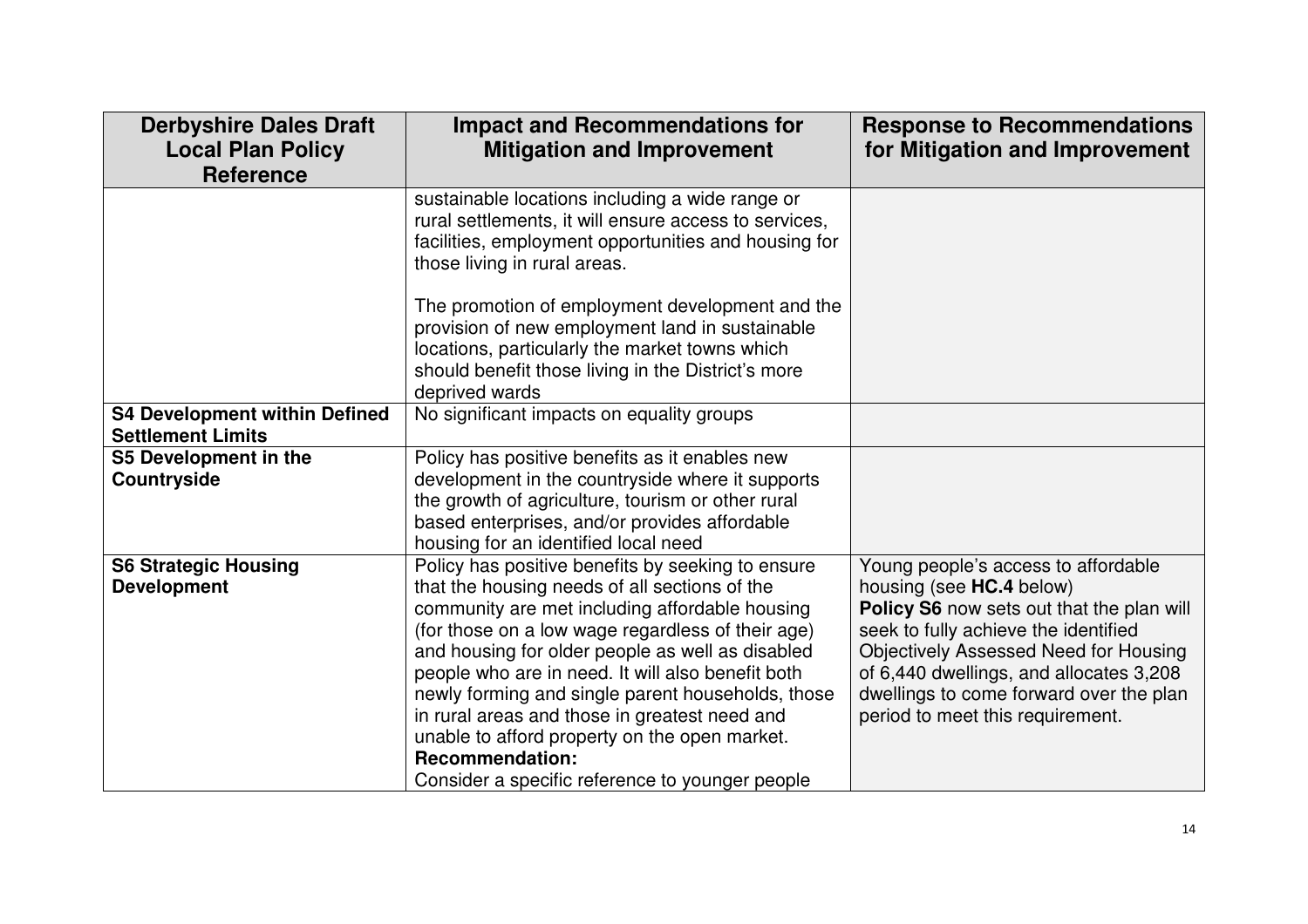| <b>Derbyshire Dales Draft</b><br><b>Local Plan Policy</b><br><b>Reference</b> | <b>Impact and Recommendations for</b><br><b>Mitigation and Improvement</b>                                                                                                                                                                                                                                                                                                                                                                                                                                | <b>Response to Recommendations</b><br>for Mitigation and Improvement |
|-------------------------------------------------------------------------------|-----------------------------------------------------------------------------------------------------------------------------------------------------------------------------------------------------------------------------------------------------------------------------------------------------------------------------------------------------------------------------------------------------------------------------------------------------------------------------------------------------------|----------------------------------------------------------------------|
|                                                                               | within housing policy                                                                                                                                                                                                                                                                                                                                                                                                                                                                                     |                                                                      |
| <b>S7 Strategic Employment</b><br><b>Development</b>                          | Policy has positive benefits for young people by<br>enabling access to local employment opportunities<br>and new training facilities identified within the<br>policy.                                                                                                                                                                                                                                                                                                                                     |                                                                      |
|                                                                               | The policy also has positive benefits as sets out to<br>encourage flexible working practices in the interests<br>of maintaining and enhancing the economy of the<br>area. This will benefit both women and men,<br>particularly those with caring responsibilities                                                                                                                                                                                                                                        |                                                                      |
|                                                                               | By maintaining and where feasible enhance the<br>economic base of the plan area including support<br>for re-skilling and training facilities, and support for<br>the tourism industry this policy is most likely to<br>benefit the rural parts of the plan area                                                                                                                                                                                                                                           |                                                                      |
|                                                                               | The promotion of employment development and<br>provision of new employment land in sustainable<br>locations, particularly the market towns should<br>benefit those living in the District's more deprived<br>wards. A higher waged economy will benefit all<br>groups, especially young people aged 18-25 of<br>whom 23.5% were unemployed at November 2015<br><b>Recommendation:</b><br>Consider EU Referendum outcome & any possible<br>mitigation re: likely loss of EU and possibly other<br>funding. |                                                                      |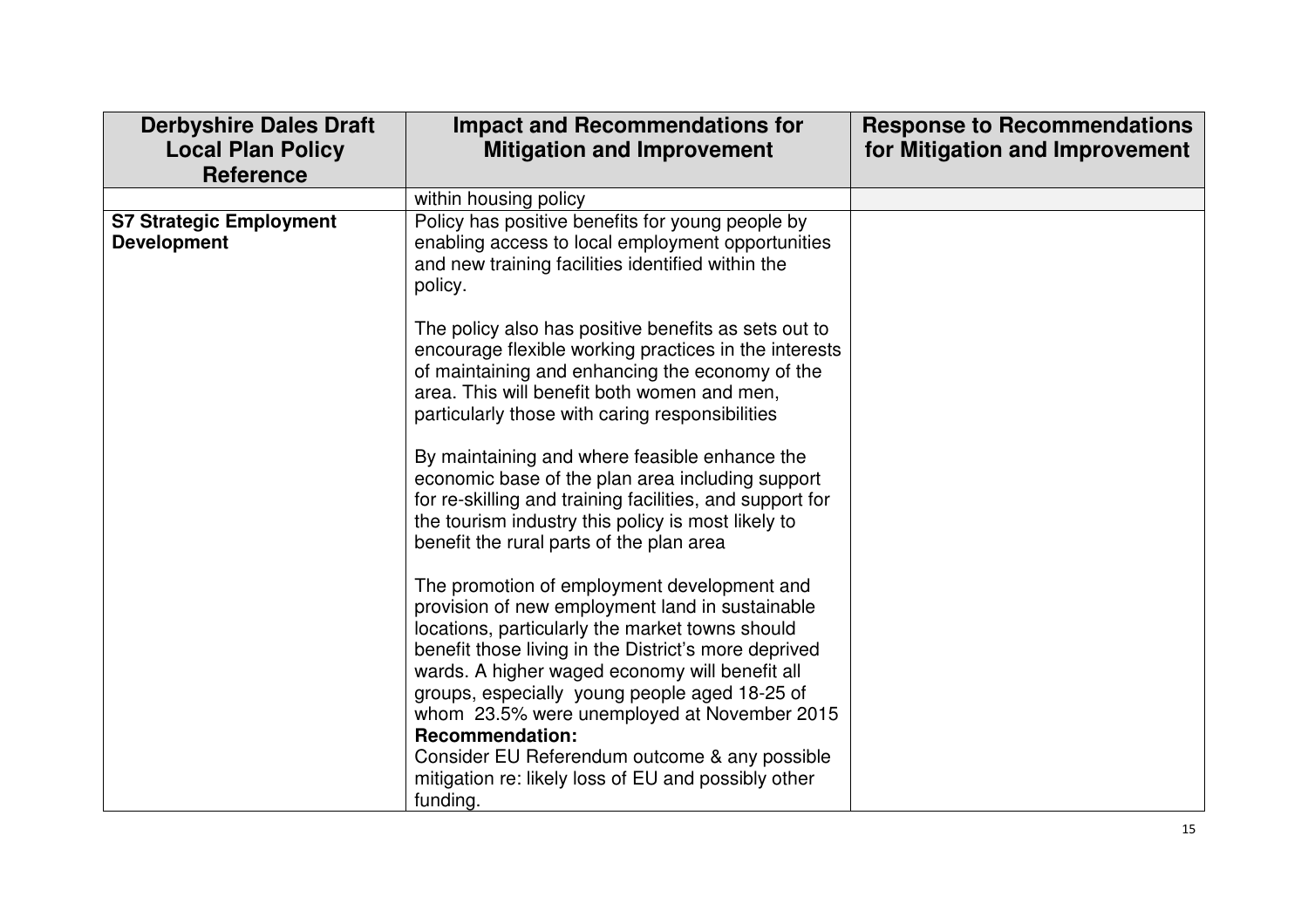| <b>Derbyshire Dales Draft</b><br><b>Local Plan Policy</b><br><b>Reference</b>       | <b>Impact and Recommendations for</b><br><b>Mitigation and Improvement</b>                                                                                                                                                                                                                                                                                            | <b>Response to Recommendations</b><br>for Mitigation and Improvement |
|-------------------------------------------------------------------------------------|-----------------------------------------------------------------------------------------------------------------------------------------------------------------------------------------------------------------------------------------------------------------------------------------------------------------------------------------------------------------------|----------------------------------------------------------------------|
| S8 Matlock / Wirksworth /<br><b>Darley Dale Development Area</b><br><b>Strategy</b> | No significant impacts on equality groups                                                                                                                                                                                                                                                                                                                             |                                                                      |
| <b>S9 Ashbourne Development</b><br><b>Strategy</b>                                  | No significant impacts on equality groups                                                                                                                                                                                                                                                                                                                             |                                                                      |
| <b>S10 Rural Parishes</b><br><b>Development Strategy</b>                            | No significant impacts on equality groups                                                                                                                                                                                                                                                                                                                             |                                                                      |
|                                                                                     |                                                                                                                                                                                                                                                                                                                                                                       |                                                                      |
| PD1 Design & Place Making                                                           | Policies on design and layout seek to improve<br>safety and perceptions of safety in the public realm.<br>This should benefit children, older people, disabled<br>people and racial / other minority groups who may<br>feel vulnerable. Policies also promote inclusive<br>design, which should benefit older people and<br>disabled people who have mobility issues. |                                                                      |
| <b>PD2 Protecting the Historic</b><br><b>Environment</b>                            | No significant impacts on equality groups                                                                                                                                                                                                                                                                                                                             |                                                                      |
| PD3 Biodiversity & the Natural<br><b>Environment</b>                                | No significant impacts on equality groups                                                                                                                                                                                                                                                                                                                             |                                                                      |
| <b>PD4 Green Infrastructure</b>                                                     | No significant impacts on equality groups                                                                                                                                                                                                                                                                                                                             |                                                                      |
| <b>PD5 Landscape Character</b>                                                      | No significant impacts on equality groups                                                                                                                                                                                                                                                                                                                             |                                                                      |
| PD6 Trees, Hedgerows &<br><b>Woodlands</b>                                          | No significant impacts on equality groups                                                                                                                                                                                                                                                                                                                             |                                                                      |
| <b>PD7 Climate Change</b>                                                           | No significant impacts on equality groups                                                                                                                                                                                                                                                                                                                             |                                                                      |
| PD8 Flood Risk Management &<br><b>Water Quality</b>                                 | No significant impacts on equality groups                                                                                                                                                                                                                                                                                                                             |                                                                      |
| <b>PD9 Pollution Control &amp;</b><br><b>Unstable Land</b>                          | No significant impacts on equality groups                                                                                                                                                                                                                                                                                                                             |                                                                      |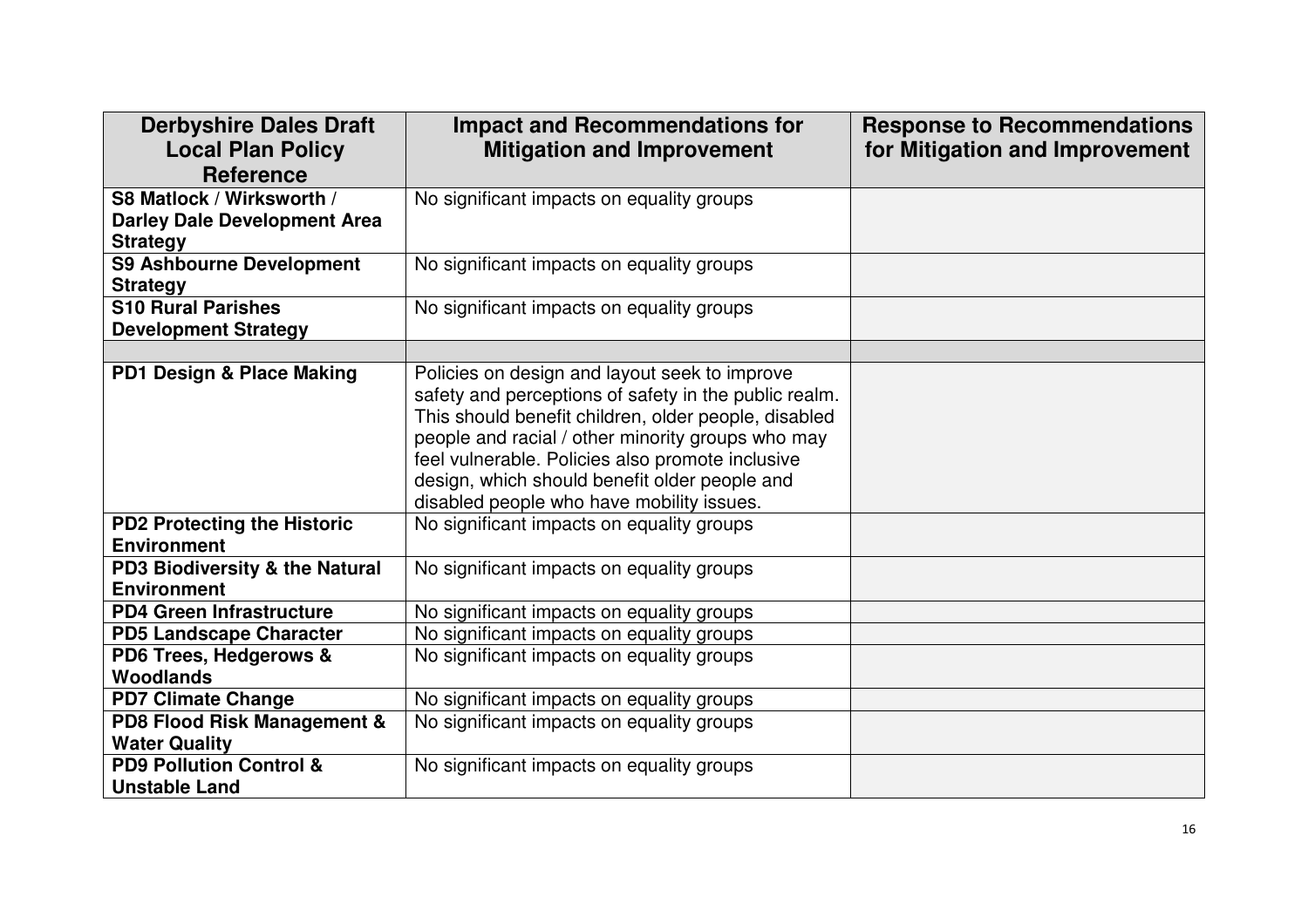| <b>Derbyshire Dales Draft</b><br><b>Local Plan Policy</b> | <b>Impact and Recommendations for</b><br><b>Mitigation and Improvement</b> | <b>Response to Recommendations</b><br>for Mitigation and Improvement |
|-----------------------------------------------------------|----------------------------------------------------------------------------|----------------------------------------------------------------------|
| <b>Reference</b>                                          |                                                                            |                                                                      |
| PD10 Ashbourne Royal                                      | Policy seeks to protect and preserve the historic                          |                                                                      |
| Shrovetide                                                | game of Ashbourne Royal Shrovetide Football as a                           |                                                                      |
|                                                           | vital component of Ashbourne's cultural heritage                           |                                                                      |
|                                                           | which provides social, economic and environmental<br>benefits to the town. |                                                                      |
|                                                           | Promotes community cohesion and fosters good                               |                                                                      |
|                                                           | relations between different equality groups.                               |                                                                      |
|                                                           |                                                                            |                                                                      |
|                                                           | Local Plan Advisory Committee, 27 July 2016: The                           |                                                                      |
|                                                           | landowners indicated that there were sufficient                            |                                                                      |
|                                                           | safeguards in place in the agreement with the                              |                                                                      |
|                                                           | Organising Committee to warrant the policy                                 |                                                                      |
|                                                           | redundant. As such it is recommended that Policy                           |                                                                      |
|                                                           | PD10 Ashbourne Royal Shrovetide be deleted.                                |                                                                      |
|                                                           | Policy removed from pre Submission Draft Local<br>Plan.                    |                                                                      |
| PD10 Matlock to Darley Dale A6                            | Policy seeks to protect screening vegetation and                           |                                                                      |
| <b>Corridor</b>                                           | open spaces between the two settlements and                                |                                                                      |
|                                                           | prevent visual coalescence which could adversely                           |                                                                      |
|                                                           | impact on views from the Peak District National                            |                                                                      |
|                                                           | Park.                                                                      |                                                                      |
|                                                           | No significant impacts on equality groups.                                 |                                                                      |
|                                                           |                                                                            |                                                                      |
| <b>Healthy &amp; Sustainable</b>                          |                                                                            |                                                                      |
| <b>Communities</b>                                        |                                                                            |                                                                      |
| <b>HC1 Location of Housing</b>                            | No significant impacts on equality groups                                  |                                                                      |
| <b>Development</b>                                        |                                                                            |                                                                      |
| <b>HC2 Housing Land Allocations</b>                       | No significant impacts on equality groups                                  |                                                                      |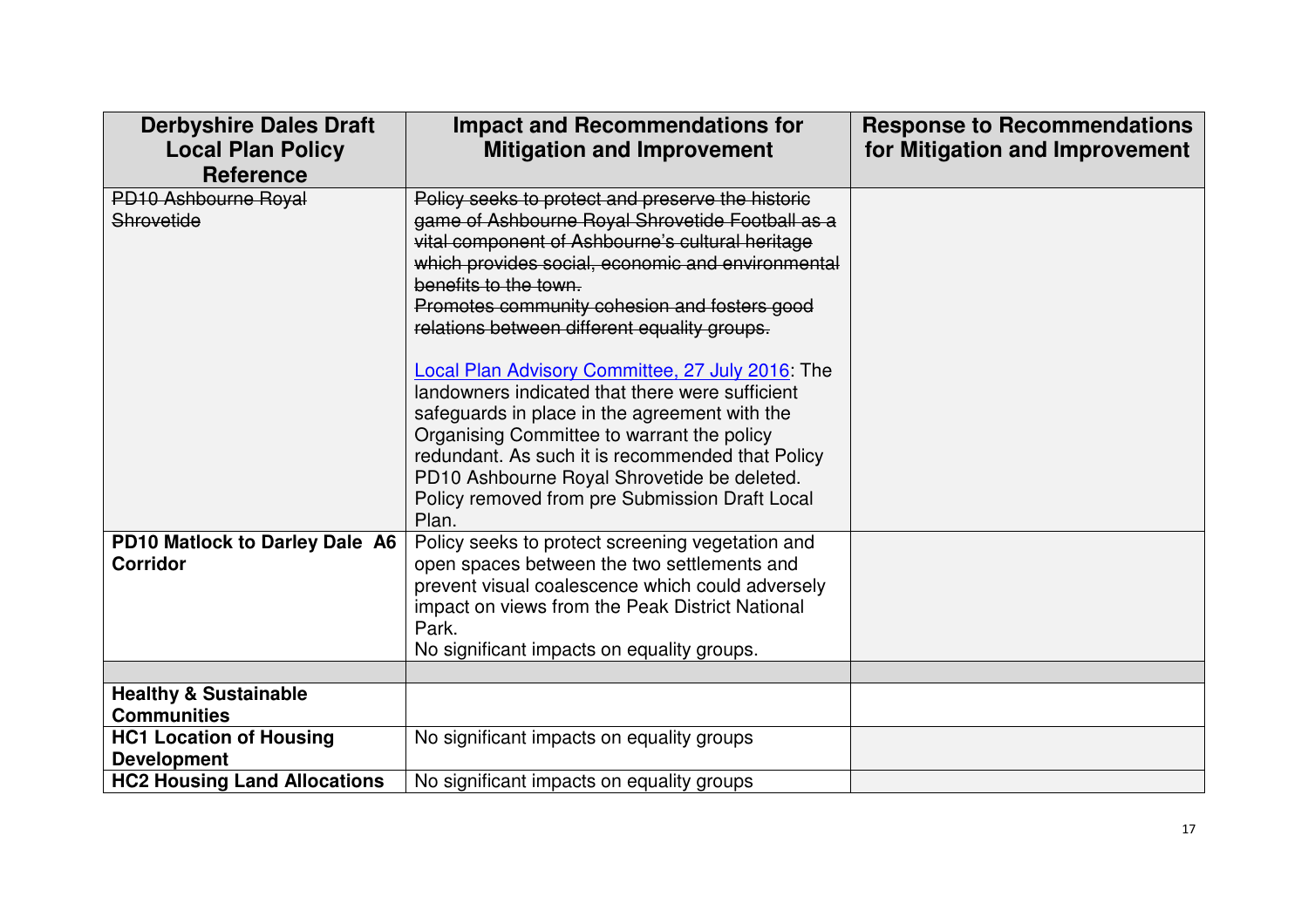| <b>Derbyshire Dales Draft</b><br><b>Local Plan Policy</b><br><b>Reference</b> | <b>Impact and Recommendations for</b><br><b>Mitigation and Improvement</b>                                                                                                                                                                                                                                                                                                                                                                                                                                                                                                                                                                              | <b>Response to Recommendations</b><br>for Mitigation and Improvement                                                                                                                                                                                                                                                                                                                                                                                                                                                                                                                                                                                                                                                                                                                                                                                                                                                                                                                                                                                           |
|-------------------------------------------------------------------------------|---------------------------------------------------------------------------------------------------------------------------------------------------------------------------------------------------------------------------------------------------------------------------------------------------------------------------------------------------------------------------------------------------------------------------------------------------------------------------------------------------------------------------------------------------------------------------------------------------------------------------------------------------------|----------------------------------------------------------------------------------------------------------------------------------------------------------------------------------------------------------------------------------------------------------------------------------------------------------------------------------------------------------------------------------------------------------------------------------------------------------------------------------------------------------------------------------------------------------------------------------------------------------------------------------------------------------------------------------------------------------------------------------------------------------------------------------------------------------------------------------------------------------------------------------------------------------------------------------------------------------------------------------------------------------------------------------------------------------------|
| <b>HC3 Self-Build Housing</b><br><b>Provision</b>                             | No significant impacts on equality groups                                                                                                                                                                                                                                                                                                                                                                                                                                                                                                                                                                                                               |                                                                                                                                                                                                                                                                                                                                                                                                                                                                                                                                                                                                                                                                                                                                                                                                                                                                                                                                                                                                                                                                |
| <b>HC4 Affordable Housing</b>                                                 | Policy has positive benefits as it seeks to address<br>the need for affordable housing and specifies a<br>minimum requirement for residential developments<br>based on the evidence base and consultation on<br>housing options.<br>The policy includes a target of 80% of affordable<br>homes to be social rented and the balance<br>intermediate housing. This will ensure that housing<br>is accessible to all, particularly the low waged or<br>those affected by Welfare Reform.<br><b>Recommendation:</b><br>Consider any implications arising from government<br>policy to reduce affordable homes target for<br>development of 10 or less homes | Report to LPAC, 11 July 2016:<br>Court of Appeal, 11th May 2016 -<br>judgment in the case of R (West<br>Berkshire District Council and Reading<br>Borough Council) v. Secretary of State<br>for Communities and Local Government<br>[2016] in favour of the Secretary of State<br>and hence reinstated guidance provided<br>in a Written Ministerial Statement of 28th<br>November 2014 that all development of<br>10 units or more should not be required<br>to provide any contribution towards<br>affordable housing.<br>Whilst this judgement will have a<br>significant impact upon the District<br>Council's ability to provide affordable<br>housing in the future, at this time there is<br>little evidence to support a policy within<br>the Derbyshire Dales Local Plan on<br>affordable housing with a lower<br>threshold. It was therefore<br>recommended to the LPAC that Policy<br>HC4 be revised to take account of the<br>judgement and the changes that have<br>been subsequently incorporated into the<br>National Planning Policy Guidance. |
| <b>HC5 Meeting Local Affordable</b>                                           | This policy will have a positive benefit on rural                                                                                                                                                                                                                                                                                                                                                                                                                                                                                                                                                                                                       |                                                                                                                                                                                                                                                                                                                                                                                                                                                                                                                                                                                                                                                                                                                                                                                                                                                                                                                                                                                                                                                                |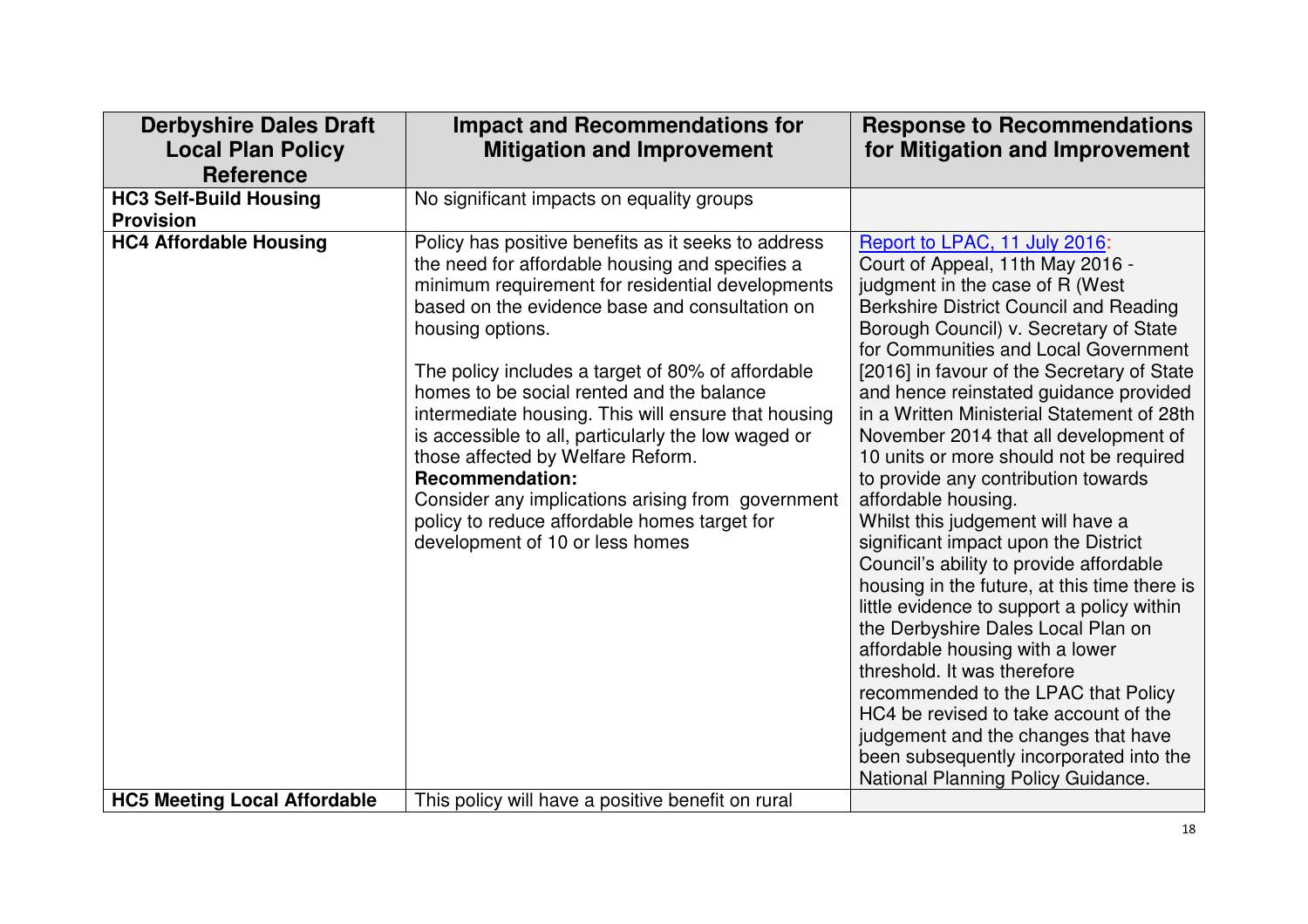| <b>Derbyshire Dales Draft</b><br><b>Local Plan Policy</b><br><b>Reference</b> | <b>Impact and Recommendations for</b><br><b>Mitigation and Improvement</b>                        | <b>Response to Recommendations</b><br>for Mitigation and Improvement |
|-------------------------------------------------------------------------------|---------------------------------------------------------------------------------------------------|----------------------------------------------------------------------|
| <b>Housing Need (Exception Sites)</b>                                         | areas as it specifically allows for affordable housing                                            |                                                                      |
|                                                                               | in rural areas as an exception to the normal policy                                               |                                                                      |
|                                                                               | of restraint in order to meet local needs. It will also                                           |                                                                      |
|                                                                               | have benefits to those low waged or those affected                                                |                                                                      |
|                                                                               | by Welfare Reform.                                                                                |                                                                      |
| <b>HC6 Gypsy &amp; Traveller</b>                                              | Policy takes a positive approach to the provision of                                              |                                                                      |
| <b>Provision</b>                                                              | sites for Gypsies & Travellers, wherever there                                                    |                                                                      |
|                                                                               | continues to be an unmet need for a site.                                                         |                                                                      |
|                                                                               | Further work was undertaken in respect of this                                                    |                                                                      |
|                                                                               | policy to ensure that the recommendations included                                                |                                                                      |
|                                                                               | in the report to LPAC on 11th July are fully<br>addressed. A revised policy was presented to this |                                                                      |
|                                                                               | Committee on 27th July 2016. No adverse equality                                                  |                                                                      |
|                                                                               | impact is anticipated in regard to this policy change.                                            |                                                                      |
| <b>HC7 Replacement Dwellings</b>                                              | No significant impacts on equality groups                                                         |                                                                      |
| <b>HC8 Conversion &amp; Re-Use of</b>                                         | No significant impacts on equality groups                                                         |                                                                      |
| <b>Buildings for Residential</b>                                              |                                                                                                   |                                                                      |
| <b>Accommodation</b>                                                          |                                                                                                   |                                                                      |
| <b>HC9 Residential Sub-Division of</b>                                        | No significant impacts on equality groups                                                         |                                                                      |
| <b>Dwellings</b>                                                              |                                                                                                   |                                                                      |
| <b>HC10 Extensions to Dwellings</b>                                           | No significant impacts on equality groups                                                         |                                                                      |
| <b>HC11Housing Mix &amp; Type</b>                                             | Criteria for a mix of housing type, size and tenure                                               |                                                                      |
|                                                                               | have been incorporated into the policy for                                                        |                                                                      |
|                                                                               | developments of 10 dwellings or more, including                                                   |                                                                      |
|                                                                               | affordable housing, and for specialised housing                                                   |                                                                      |
|                                                                               | accommodation to meet the needs of elderly and                                                    |                                                                      |
|                                                                               | vulnerable people. All residential development                                                    |                                                                      |
|                                                                               | should be designed and built to encourage                                                         |                                                                      |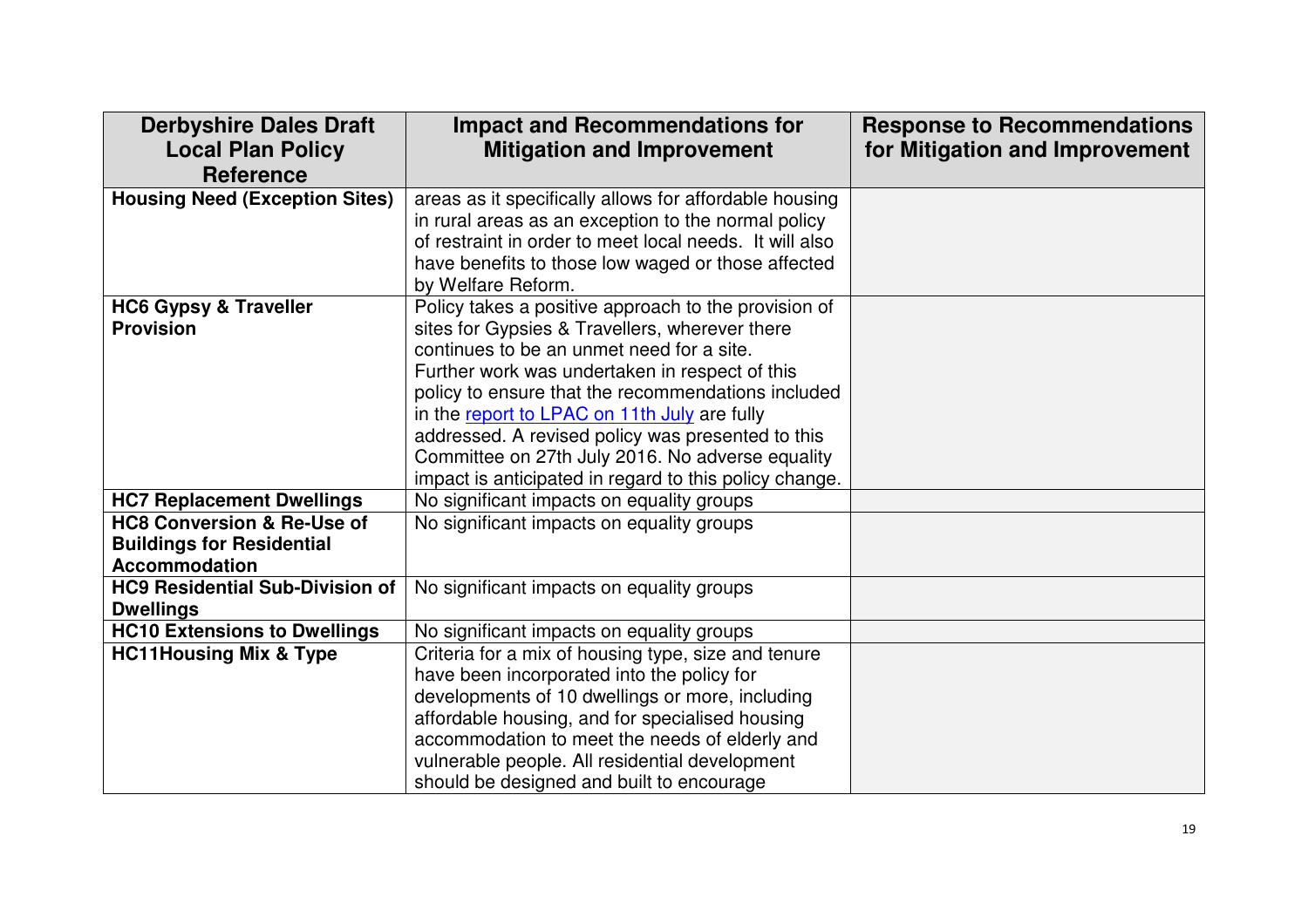| <b>Derbyshire Dales Draft</b><br><b>Local Plan Policy</b><br><b>Reference</b> | <b>Impact and Recommendations for</b><br><b>Mitigation and Improvement</b>                                                                                                                                                                                                                                                                                                                                                                                                                                                                                                                                                                                                                                                                                                                                                                                                              | <b>Response to Recommendations</b><br>for Mitigation and Improvement |
|-------------------------------------------------------------------------------|-----------------------------------------------------------------------------------------------------------------------------------------------------------------------------------------------------------------------------------------------------------------------------------------------------------------------------------------------------------------------------------------------------------------------------------------------------------------------------------------------------------------------------------------------------------------------------------------------------------------------------------------------------------------------------------------------------------------------------------------------------------------------------------------------------------------------------------------------------------------------------------------|----------------------------------------------------------------------|
|                                                                               | sustainable, flexible living. The range and choice of<br>accommodation set out by the Local Plan should<br>help meet the needs of our diverse communities,<br>including families and individuals of all ages, older<br>people, disabled people, service families and<br>people wishing to self-build.                                                                                                                                                                                                                                                                                                                                                                                                                                                                                                                                                                                   |                                                                      |
| <b>HC12 Elderly Needs</b><br><b>Accommodation</b>                             | The Dales has a significant older population<br>structure and the evidence indicates that the<br>population aged 60+ is likely to rise by over 32%<br>over the plan period. District Council will support<br>the provision of accommodation for older people<br>which ensures that they are able to exercise choice<br>and control over their housing options. New more<br>flexible models of enhanced and extra care housing<br>have emerged for those needing care or extra<br>support, enabling older people to sustain on-going<br>independence either in their own homes or with the<br>support of family members.<br>In regard to residential care bedspaces, the<br>evidence suggests that over the plan period there is<br>a need for 436 bedspaces to be provided in<br>Residential Care Homes (Within Use Class C2).<br>The District Council will seek to work in partnership |                                                                      |
|                                                                               | with Derbyshire County Council, developers and<br>other agencies to bring forward development to<br>meet this need (M30/90, Schedule of minor                                                                                                                                                                                                                                                                                                                                                                                                                                                                                                                                                                                                                                                                                                                                           |                                                                      |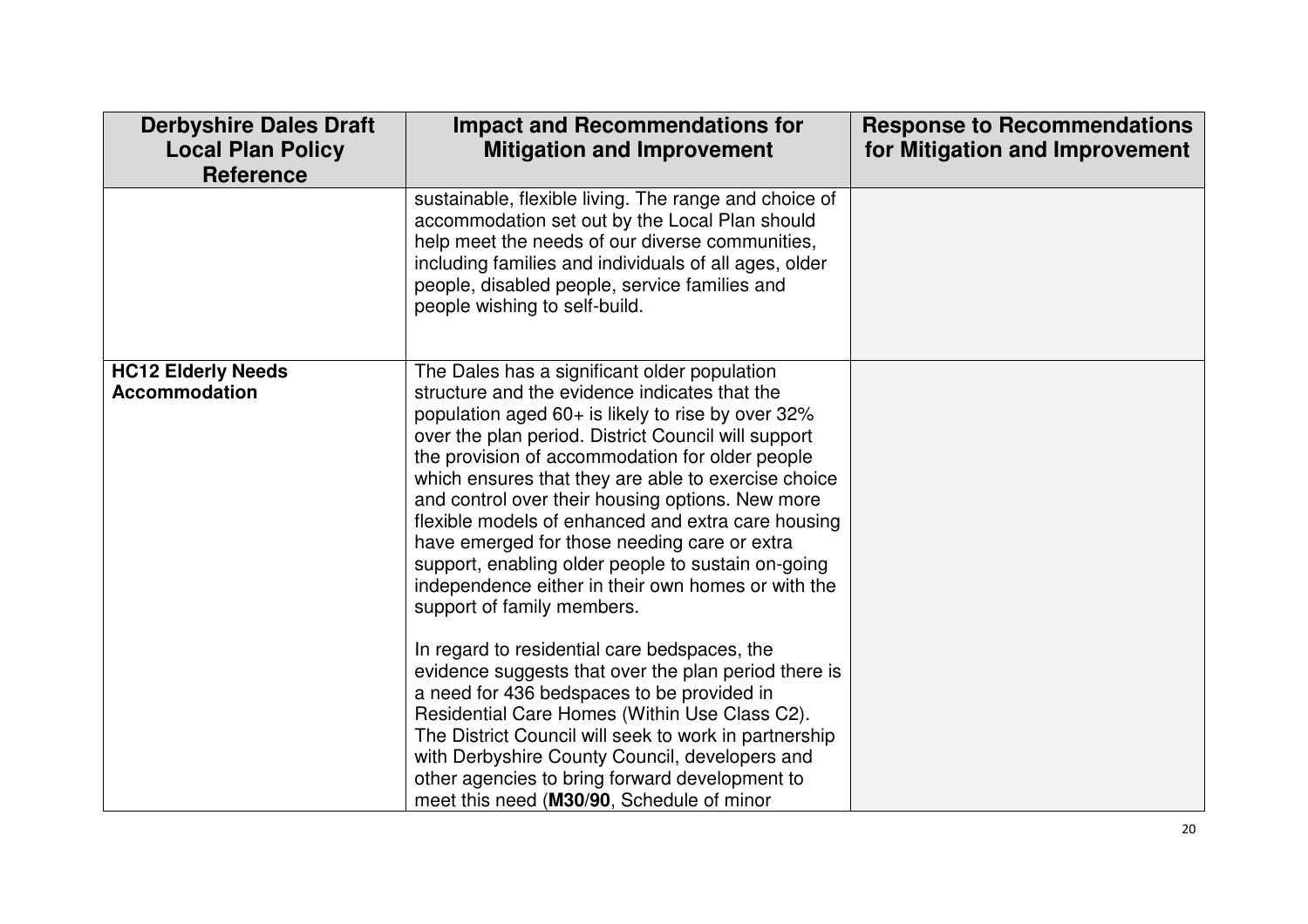| <b>Derbyshire Dales Draft</b><br><b>Local Plan Policy</b><br><b>Reference</b> | <b>Impact and Recommendations for</b><br><b>Mitigation and Improvement</b>                                                                                                                                                                                                                                                                                                                                                                                                                                                                                                                                                                                                                                                                                                                                    | <b>Response to Recommendations</b><br>for Mitigation and Improvement |
|-------------------------------------------------------------------------------|---------------------------------------------------------------------------------------------------------------------------------------------------------------------------------------------------------------------------------------------------------------------------------------------------------------------------------------------------------------------------------------------------------------------------------------------------------------------------------------------------------------------------------------------------------------------------------------------------------------------------------------------------------------------------------------------------------------------------------------------------------------------------------------------------------------|----------------------------------------------------------------------|
|                                                                               | modifications).<br>The Council will seek to secure the following mix of<br>housing as part of all residential developments of<br>11 dwellings or more. The final mix achieved on<br>any site will be informed by the nature of the<br>development site, character of the area, evidence<br>of local housing need and turnover of properties at<br>the local level (M31/90, Schedule of minor<br>modifications).                                                                                                                                                                                                                                                                                                                                                                                               |                                                                      |
|                                                                               | <b>Specialised Housing Accommodation</b><br>Specialised accommodation is Use Class C3<br>housing that meets the needs of the elderly and<br>vulnerable people of whatever age and includes the<br>broad range of accommodation for older people<br>and those with specialist care needs. It includes<br>sheltered/retirement accommodation, assisted<br>living with managed care and support services,<br>extra care housing with on-site care and support<br>services, close care housing which includes on-site<br>care and support and large scale retirement<br>villages (100+ units). Schemes that provide<br>specialised accommodation whilst promoting<br>independent living will be supported provided all of<br>the following criteria are met:<br>a) the type of specialised accommodation proposed |                                                                      |
|                                                                               | meets identified District needs and contributes to                                                                                                                                                                                                                                                                                                                                                                                                                                                                                                                                                                                                                                                                                                                                                            |                                                                      |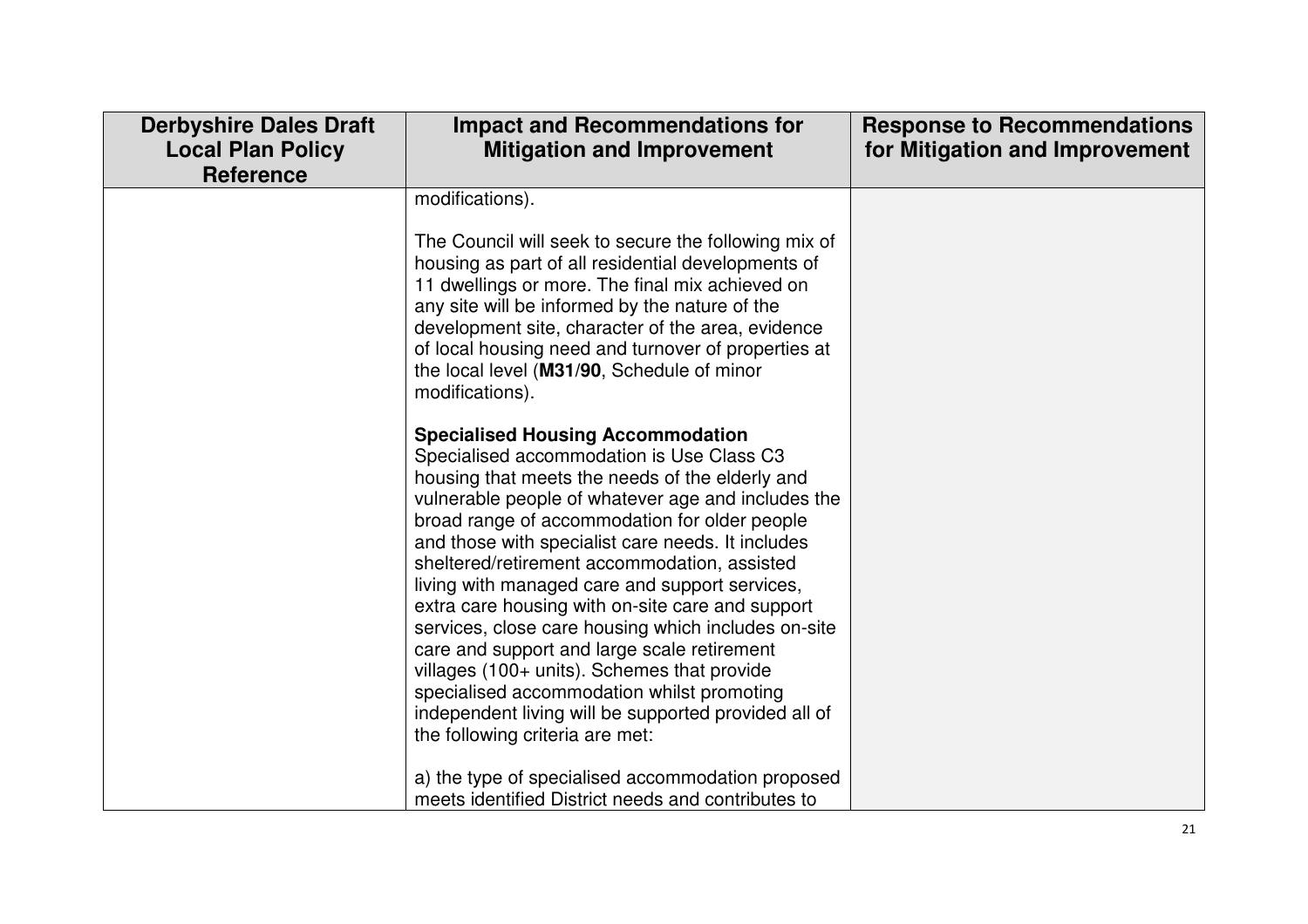| <b>Derbyshire Dales Draft</b><br><b>Local Plan Policy</b><br><b>Reference</b> | <b>Impact and Recommendations for</b><br><b>Mitigation and Improvement</b>                                                                                                                                                                                                                                                                                                                                                                                                                                                                                                                                                                                                                                                                                                                                                                   | <b>Response to Recommendations</b><br>for Mitigation and Improvement |
|-------------------------------------------------------------------------------|----------------------------------------------------------------------------------------------------------------------------------------------------------------------------------------------------------------------------------------------------------------------------------------------------------------------------------------------------------------------------------------------------------------------------------------------------------------------------------------------------------------------------------------------------------------------------------------------------------------------------------------------------------------------------------------------------------------------------------------------------------------------------------------------------------------------------------------------|----------------------------------------------------------------------|
|                                                                               | maintaining the balance of the housing stock in the<br>locality;<br>b) the proposal relates well to the existing<br>settlement and provides easy access to services<br>and facilities, including public transport, enabling its<br>residents' to live independently as part of the<br>community;<br>c) the design of the proposal, including any<br>individual units of accommodation, is capable of<br>meeting the specialised accommodation support<br>and care needs of the occupier; and<br>d) arrangements are in place to ensure the delivery<br>of appropriate care and support packages.<br>Registered Care Provision Schemes that provide<br>registered care accommodation (Use Class C2) will<br>be supported provided that the type of provision<br>meets identified District needs (M31/90, Schedule<br>of minor modifications). |                                                                      |
|                                                                               | <b>Flexible Design and Space Standards</b><br>All residential development will be designed and<br>built to encourage sustainable and flexible living. In<br>particular, it will provide accommodation that can<br>be easily adapted to suit changing household<br>needs and circumstances, including to cater for<br>home working and to benefit household members<br>with disabilities or older residents who may need                                                                                                                                                                                                                                                                                                                                                                                                                      |                                                                      |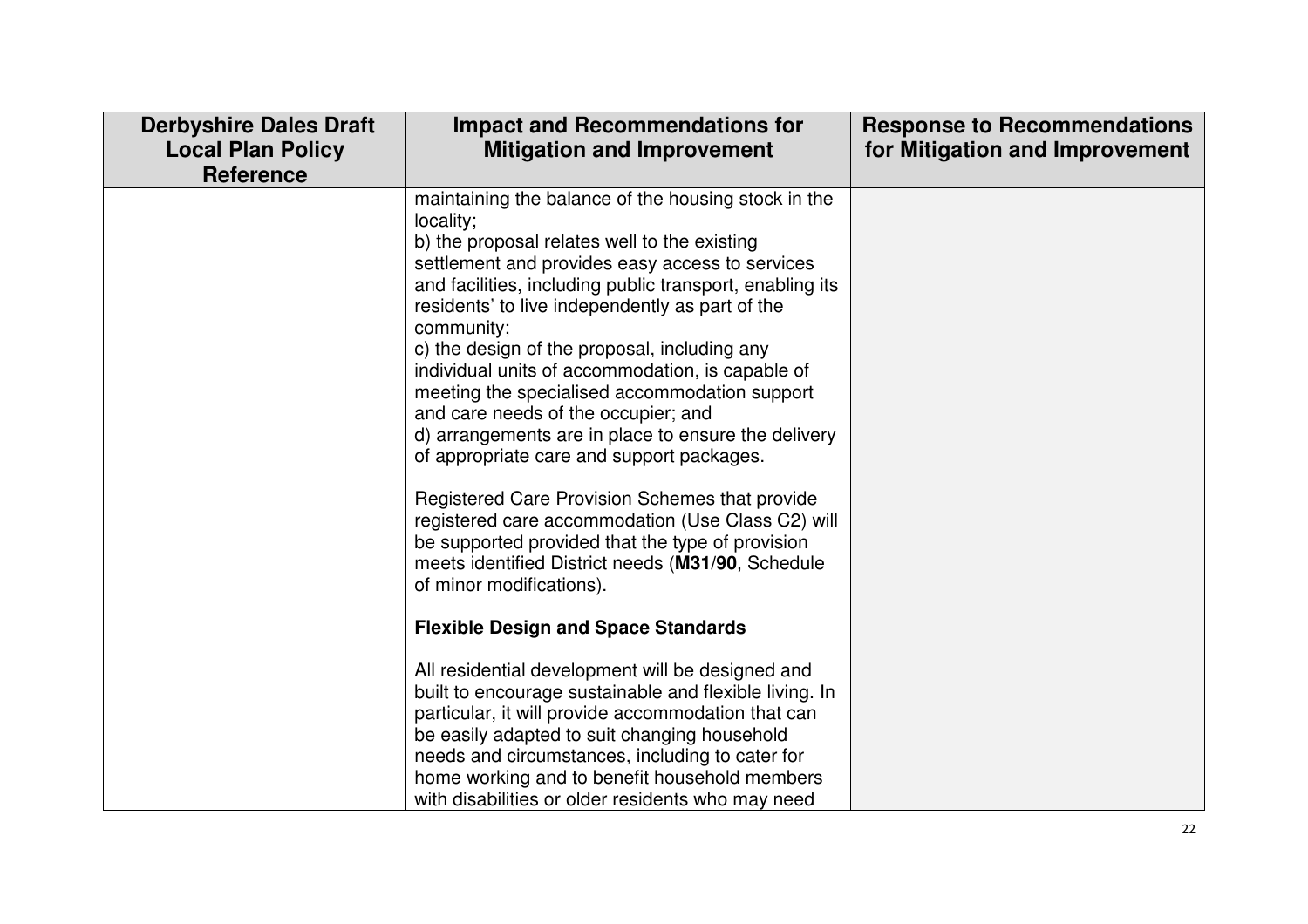| <b>Derbyshire Dales Draft</b><br><b>Local Plan Policy</b><br><b>Reference</b> | <b>Impact and Recommendations for</b><br><b>Mitigation and Improvement</b>                                                                                                                                                                                                                                                                                                                            | <b>Response to Recommendations</b><br>for Mitigation and Improvement |
|-------------------------------------------------------------------------------|-------------------------------------------------------------------------------------------------------------------------------------------------------------------------------------------------------------------------------------------------------------------------------------------------------------------------------------------------------------------------------------------------------|----------------------------------------------------------------------|
|                                                                               | care and support. accommodation should achieve<br>adequate internal space for the intended number of<br>occupants in accordance with the Nationally<br>Described Space standard and delivered to meet<br>accessibility standards set out in the Optional<br>Requirement M4(2) of Part M of the Building<br>Regulations.<br>All dwellings will therefore incorporate sufficient                        |                                                                      |
|                                                                               | storage space and floor layouts which<br>will provide practical usable space and a good<br>standard of amenity (M33/92, Schedule of minor<br>modifications).                                                                                                                                                                                                                                          |                                                                      |
| <b>HC13 Agricultural &amp; Rural</b><br><b>Workers Dwellings</b>              | No significant impacts on equality groups                                                                                                                                                                                                                                                                                                                                                             |                                                                      |
| <b>HC14 Open Space and Outdoor</b><br><b>Recreation Facilities</b>            | Policy has positive benefits as it seeks to protect,<br>maintain and enhance existing open spaces and<br>recreation facilities - thus benefiting the whole<br>community but particularly younger people.                                                                                                                                                                                              |                                                                      |
| <b>HC15 Community Facilities &amp;</b><br><b>Services</b>                     | Positive benefits as policy seeks to protect local<br>facilities often relied upon by older people, children<br>and their parents, and those with mobility problems,<br>pregnant women or women or men on maternity or<br>paternity leave.<br>Furthermore as more women than men tend to<br>have caring responsibilities, retaining facilities such<br>as nurseries and care homes will have positive |                                                                      |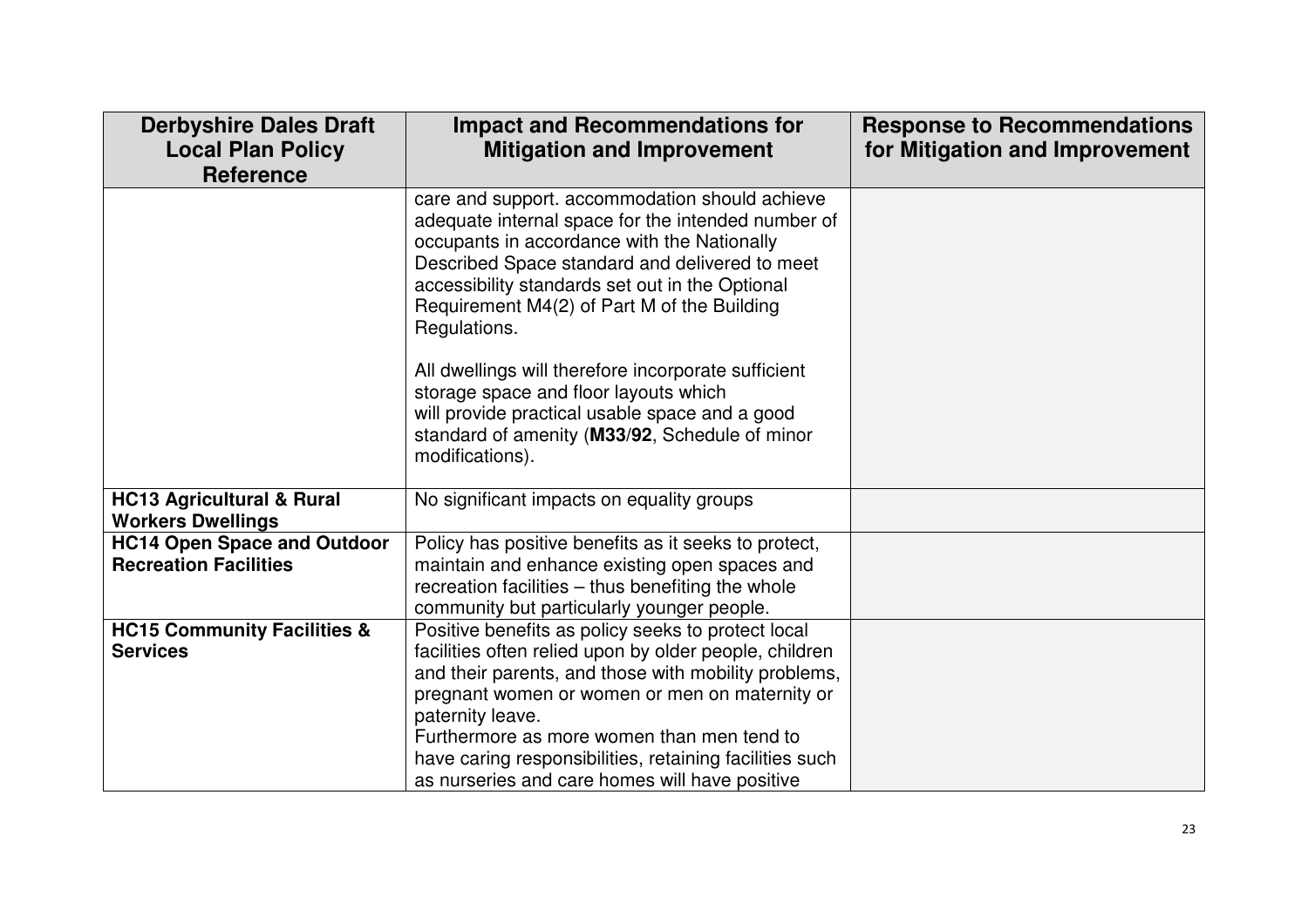| <b>Derbyshire Dales Draft</b><br><b>Local Plan Policy</b><br><b>Reference</b> | <b>Impact and Recommendations for</b><br><b>Mitigation and Improvement</b>                                                                                                                                        | <b>Response to Recommendations</b><br>for Mitigation and Improvement |
|-------------------------------------------------------------------------------|-------------------------------------------------------------------------------------------------------------------------------------------------------------------------------------------------------------------|----------------------------------------------------------------------|
|                                                                               | benefits<br>The policy also supports new community provision<br>which is well related to the community it is intended<br>to serve which would be taken into account when                                          |                                                                      |
|                                                                               | considering applications for new places of worship<br>The retention of community facilities and services,<br>including halls, shops, post offices, nurseries,<br>places of worship, care homes, libraries, public |                                                                      |
|                                                                               | houses will enable them to be utilised by those<br>without incurring considerable expenditure where<br>they may be in deprivation.                                                                                |                                                                      |
| <b>HC16 Notified Sites</b>                                                    | No implications for equalities                                                                                                                                                                                    |                                                                      |
| <b>HC17 Promoting Sport, Leisure</b>                                          | The policy has positive benefits for those with                                                                                                                                                                   |                                                                      |
| and Recreation                                                                | disabilities as it requires new sport and recreational                                                                                                                                                            |                                                                      |
|                                                                               | facilities to be accessible by people with disabilities<br>and restricted mobility. Provision of sport, leisure &                                                                                                 |                                                                      |
|                                                                               | recreation facilities is important to promote social                                                                                                                                                              |                                                                      |
|                                                                               | inclusion and health & wellbeing and to foster good<br>relations between different groups.                                                                                                                        |                                                                      |
| <b>HC18 Provision of Public</b>                                               | Assessment of transport & access conditions in                                                                                                                                                                    | Report to LPAC, 11 July 2016                                         |
| <b>Transport Facilities</b>                                                   | Ashbourne and Matlock indicates increased traffic                                                                                                                                                                 | <b>Traffic Evidence Base Report from</b>                             |
|                                                                               | congestion on commuter routes                                                                                                                                                                                     | <b>AECOMM</b>                                                        |
|                                                                               | Rural Accessibility Study of the A52 area.                                                                                                                                                                        |                                                                      |
| <b>HC19 Accessibility &amp; Transport</b>                                     | The policy has positive benefits as it seeks to                                                                                                                                                                   | Report to LPAC, 11 July 2016                                         |
|                                                                               | ensure that new development is well served by                                                                                                                                                                     | <b>Traffic Evidence Base Report from</b>                             |
|                                                                               | services and in such a way as to minimise the need                                                                                                                                                                | <b>AECOMM</b>                                                        |
|                                                                               | to travel and promoting the use of public transport,                                                                                                                                                              |                                                                      |
|                                                                               | including demand responsive transport where                                                                                                                                                                       |                                                                      |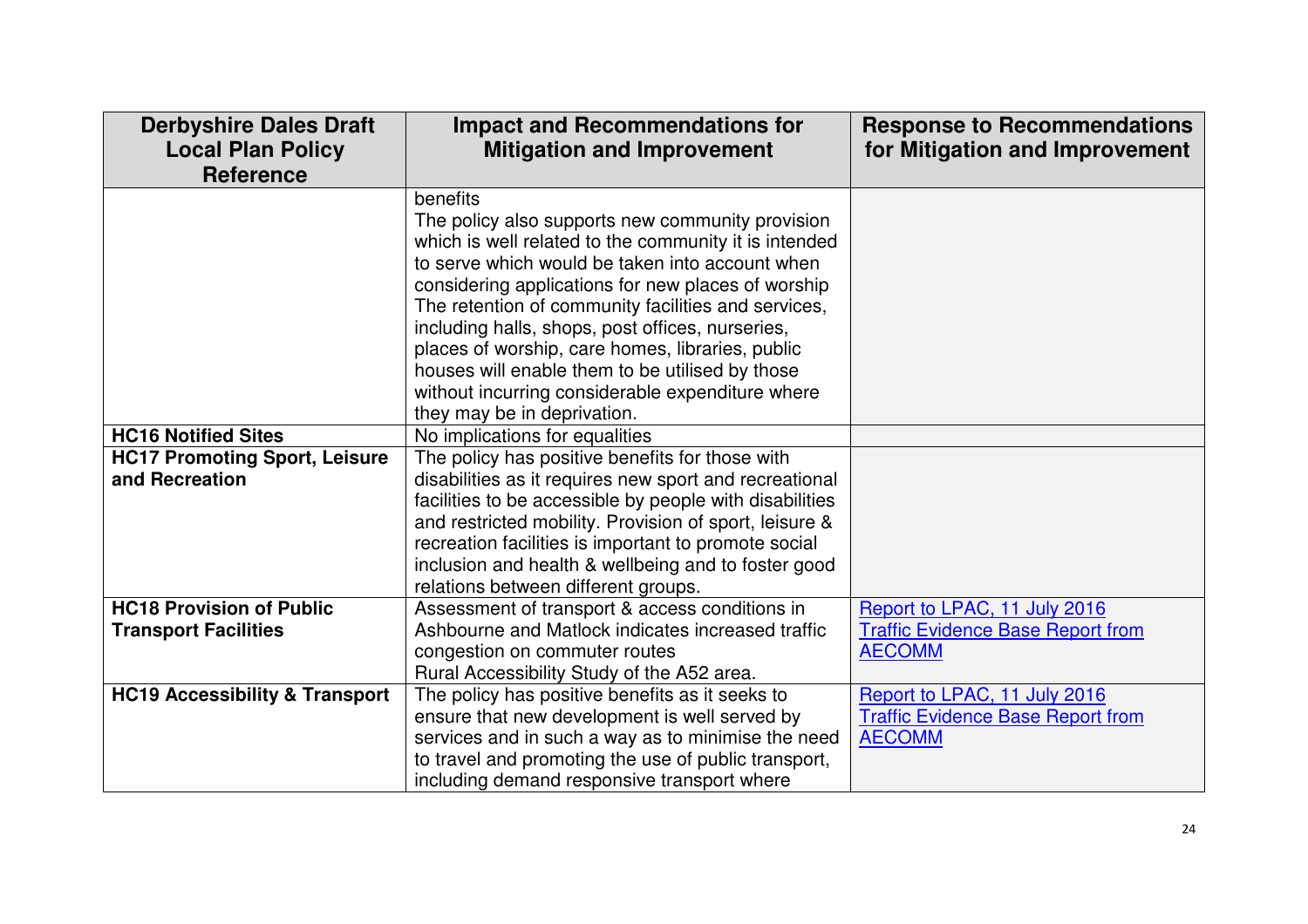| <b>Derbyshire Dales Draft</b><br><b>Local Plan Policy</b><br><b>Reference</b> | <b>Impact and Recommendations for</b><br><b>Mitigation and Improvement</b>                                                                                                                                                                                                                                                                                                                                                          | <b>Response to Recommendations</b><br>for Mitigation and Improvement                                                                                                                                                                                                                                                                                                                                                                                                                                      |
|-------------------------------------------------------------------------------|-------------------------------------------------------------------------------------------------------------------------------------------------------------------------------------------------------------------------------------------------------------------------------------------------------------------------------------------------------------------------------------------------------------------------------------|-----------------------------------------------------------------------------------------------------------------------------------------------------------------------------------------------------------------------------------------------------------------------------------------------------------------------------------------------------------------------------------------------------------------------------------------------------------------------------------------------------------|
|                                                                               | deficiencies exist which is likely to benefit those<br>less mobile members of the community. It will also<br>enable access to the services and facilities that<br>pregnant women and parents on maternity /<br>paternity leave may require.<br>Demand responsive transport where deficiencies<br>exist is likely to benefit those members of the<br>community in rural areas, and those members of<br>the community in deprivation. |                                                                                                                                                                                                                                                                                                                                                                                                                                                                                                           |
| <b>HC20 Managing Traffic Demand</b>                                           | Positive benefits for equalities as it impacts on<br>health and wellbeing.                                                                                                                                                                                                                                                                                                                                                          |                                                                                                                                                                                                                                                                                                                                                                                                                                                                                                           |
| <b>HC21 Car Parking Standards</b>                                             | No significant impacts on equality for general and<br>residential Parking Standards. Minimum provision<br>for disabled parking spaces is specifically set out<br>within Parking Standards (Appendix 2 of Draft Local<br>Plan, April 2016)                                                                                                                                                                                           | Report to LPAC, 27 July 2016:<br>References in the plan to the need to<br>ensure that development accords with<br>the defined parking standards are<br>recommended for revision such that<br>development now has to have regard to<br>the parking standards. This<br>recommended change takes account of<br>a recent Ministerial Statement which<br>again seeks to reduce the overall<br>burden on developers by removing the<br>need for development to strictly adhere<br>to defined parking standards. |
|                                                                               |                                                                                                                                                                                                                                                                                                                                                                                                                                     |                                                                                                                                                                                                                                                                                                                                                                                                                                                                                                           |
| <b>Strengthening the Economy</b>                                              |                                                                                                                                                                                                                                                                                                                                                                                                                                     |                                                                                                                                                                                                                                                                                                                                                                                                                                                                                                           |
| <b>EC1 New Economic</b>                                                       | Policy supports new business or industrial                                                                                                                                                                                                                                                                                                                                                                                          |                                                                                                                                                                                                                                                                                                                                                                                                                                                                                                           |
| <b>Development</b>                                                            | development. Policy has positive benefits for those                                                                                                                                                                                                                                                                                                                                                                                 |                                                                                                                                                                                                                                                                                                                                                                                                                                                                                                           |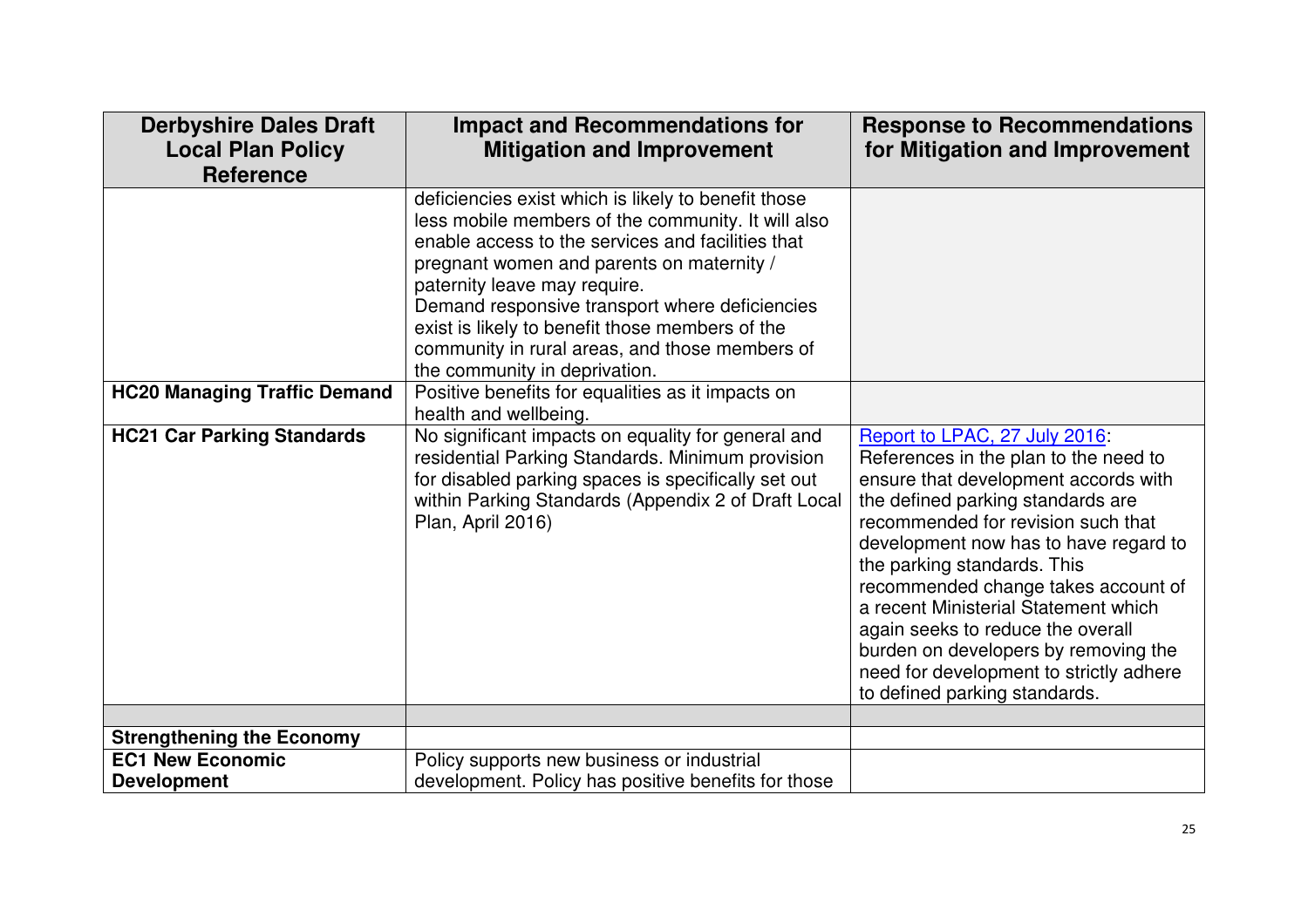| <b>Derbyshire Dales Draft</b><br><b>Local Plan Policy</b><br><b>Reference</b> | <b>Impact and Recommendations for</b><br><b>Mitigation and Improvement</b>                                                                                                                                                                                                                                                                                                                                                                                                                                                                       | <b>Response to Recommendations</b><br>for Mitigation and Improvement |
|-------------------------------------------------------------------------------|--------------------------------------------------------------------------------------------------------------------------------------------------------------------------------------------------------------------------------------------------------------------------------------------------------------------------------------------------------------------------------------------------------------------------------------------------------------------------------------------------------------------------------------------------|----------------------------------------------------------------------|
|                                                                               | aged 25 and under, of whom 23.5% were<br>unemployed at November 2015.<br>Average pay in the Dales is 35% lower than the<br>England average, indicating a reliance on lower<br>paid jobs locally with many residents commuting to<br>neighbouring cities for work. The policy seeks to<br>encourage higher value employment and training<br>opportunities locally.<br><b>Recommendation:</b><br>Consider how issues such as the gender pay gap<br>and barriers to employment for disabled people<br>might be addressed at project level eg: small |                                                                      |
| <b>EC2 Employment Land</b>                                                    | business development, employment sectors.<br>No significant impacts on equality                                                                                                                                                                                                                                                                                                                                                                                                                                                                  |                                                                      |
| <b>Allocations</b>                                                            |                                                                                                                                                                                                                                                                                                                                                                                                                                                                                                                                                  |                                                                      |
| <b>EC3 Existing Employment Land</b><br>& Premises                             | Policy has positive benefits by ensuring<br>opportunities for local job creation, particularly<br>relevant for younger people who make up 23.5% of<br>the unemployed, will be protected.                                                                                                                                                                                                                                                                                                                                                         |                                                                      |
| <b>EC4 Retention of Key</b><br><b>Employment Sites</b>                        | No significant impacts on equality. Policy facilitates<br>growth of local employment opportunities on<br>existing sites, where appropriate.                                                                                                                                                                                                                                                                                                                                                                                                      |                                                                      |
| <b>EC5 Regenerating an Industrial</b><br>Legacy                               | No significant impacts on equality. Policy facilitates<br>growth of local employment opportunities & housing<br>development, where appropriate                                                                                                                                                                                                                                                                                                                                                                                                   |                                                                      |
| <b>EC6 Town &amp; Local Centres</b>                                           | No significant impacts on equality                                                                                                                                                                                                                                                                                                                                                                                                                                                                                                               |                                                                      |
| <b>EC7 Primary Shopping</b><br><b>Frontages</b>                               | No significant impacts on equality                                                                                                                                                                                                                                                                                                                                                                                                                                                                                                               |                                                                      |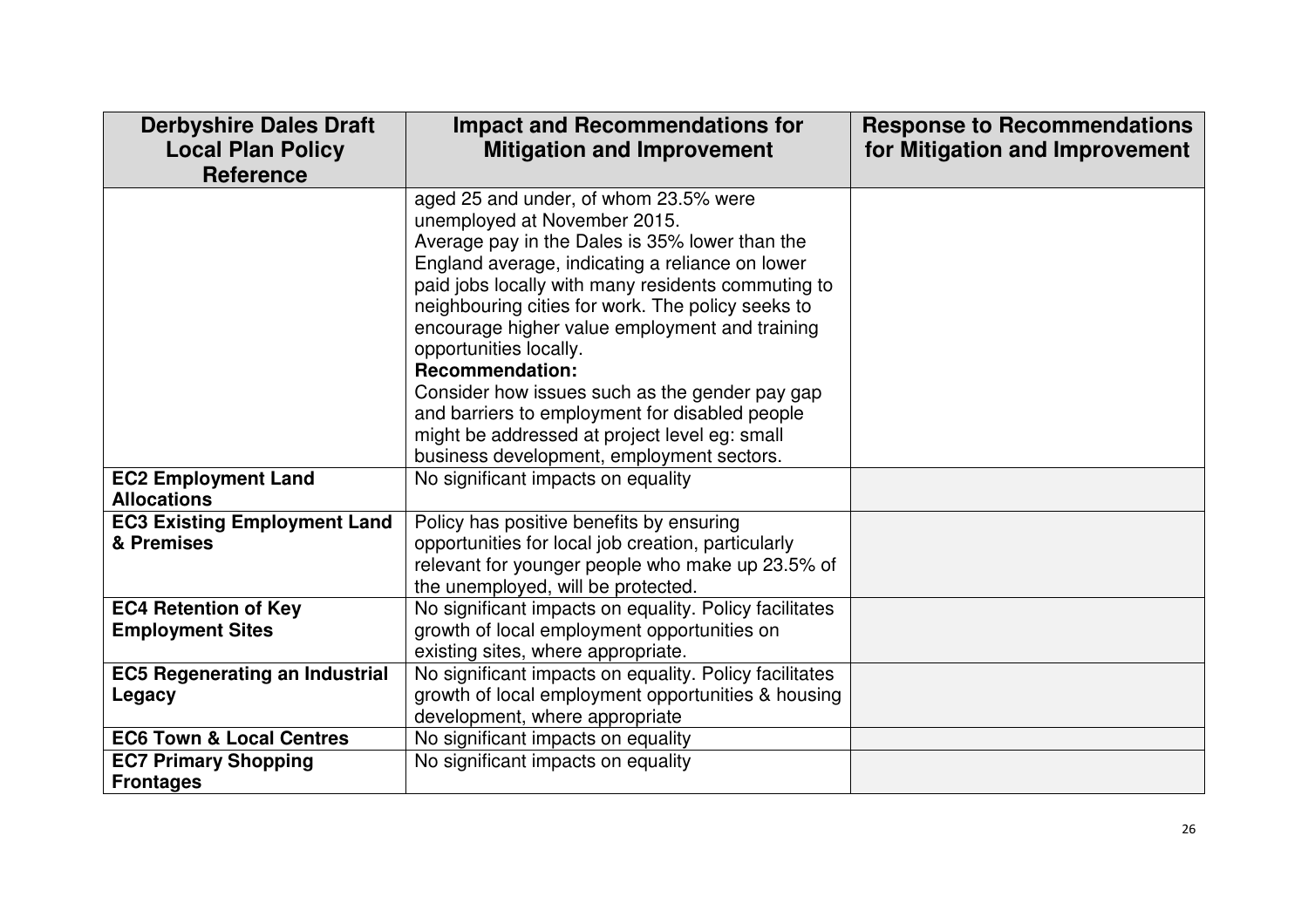| <b>Derbyshire Dales Draft</b><br><b>Local Plan Policy</b><br><b>Reference</b> | <b>Impact and Recommendations for</b><br><b>Mitigation and Improvement</b>                                    | <b>Response to Recommendations</b><br>for Mitigation and Improvement |
|-------------------------------------------------------------------------------|---------------------------------------------------------------------------------------------------------------|----------------------------------------------------------------------|
| <b>EC8 Promoting Peak District</b>                                            | The policy supports new tourist initiatives in the                                                            |                                                                      |
| <b>Tourism &amp; Culture</b>                                                  | countryside through the reuse of existing buildings<br>or as part of farm diversification, particularly where |                                                                      |
|                                                                               | these would also benefit local communities and                                                                |                                                                      |
|                                                                               | support the local economy.                                                                                    |                                                                      |
|                                                                               | <b>Recommendation:</b>                                                                                        |                                                                      |
|                                                                               | That consideration be given to accessible facilities                                                          |                                                                      |
|                                                                               | which are suitable for all age groups but particularly<br>for disabled people, for example in tourist         |                                                                      |
|                                                                               | accommodation and venues.                                                                                     |                                                                      |
| <b>EC9 Holiday Chalets, Caravan &amp;</b>                                     | The policy sets out that developments will only be                                                            |                                                                      |
| <b>Campsite Developments</b>                                                  | granted where accessible by a variety of modes of                                                             |                                                                      |
|                                                                               | transport which will be of benefit to those with                                                              |                                                                      |
|                                                                               | disabilities.                                                                                                 |                                                                      |
| <b>EC10 Farm Enterprises &amp;</b><br><b>Diversification</b>                  | See EC8 above                                                                                                 |                                                                      |
| <b>EC11 Protecting &amp; Extending</b>                                        | The rural nature of the District can make some                                                                |                                                                      |
| <b>Our Cycle Network</b>                                                      | areas less accessible to some equality groups eg:                                                             |                                                                      |
|                                                                               | disabled people.                                                                                              |                                                                      |
|                                                                               | The White Peak network has some design features                                                               |                                                                      |
|                                                                               | which are family & disability friendly, promoting                                                             |                                                                      |
|                                                                               | inclusion.                                                                                                    |                                                                      |

#### **5. Consultation and engagement**

Do we need to seek the views of others and if so, who? If not, please explain why.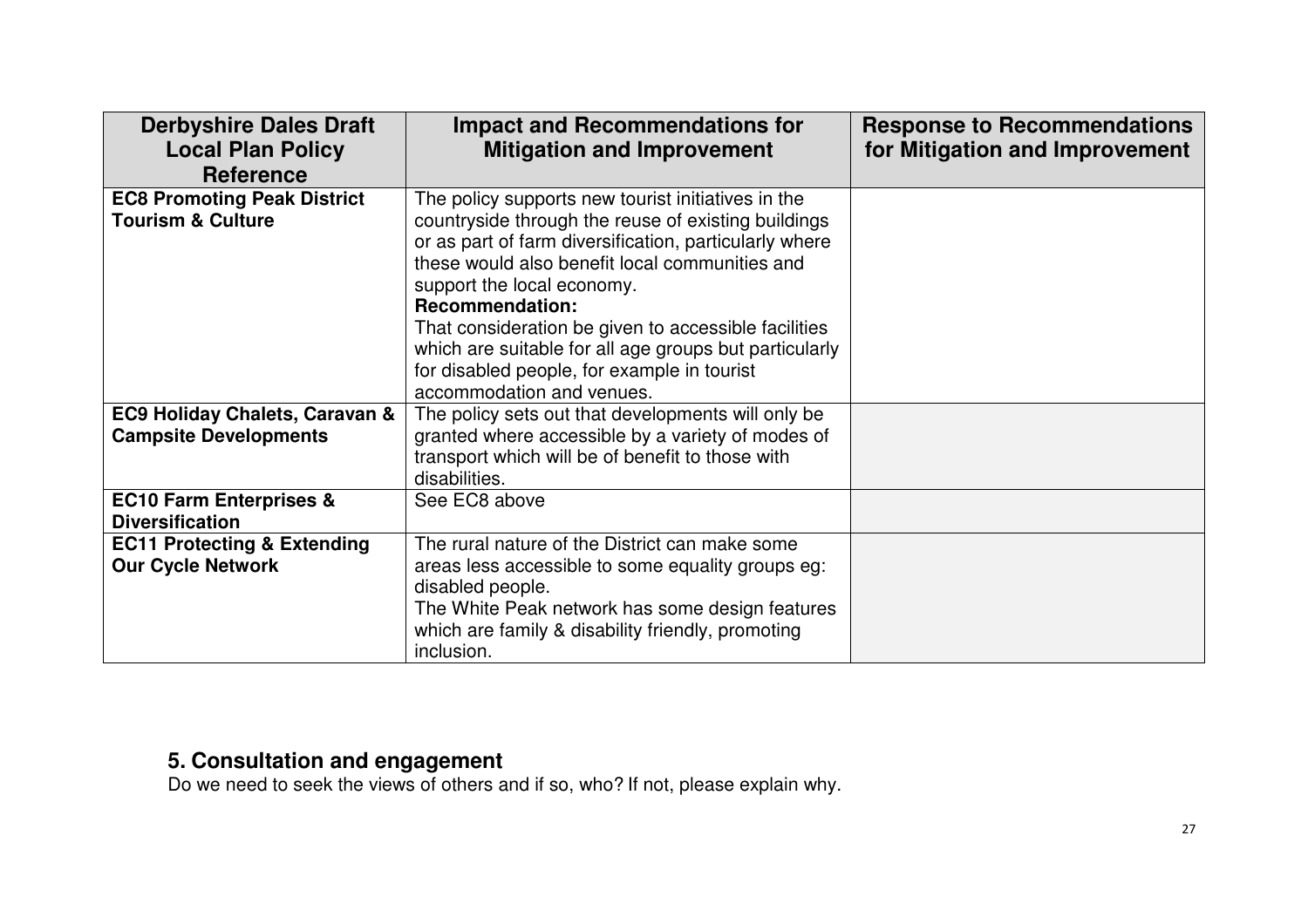Extensive consultation has been carried out at each stage of the policy development process. Feedback from consultation and representations made has been incorporated into the Pre Submission Draft Local Plan. The meeting of Council on 8<sup>th</sup> December 2016 presented the representations received.

#### **6. Commissioned / outsourced services**

| Is your policy, practice, service or function is partly or wholly<br>provided by any external organisation / agency                                         | <del>Yes</del> / No |
|-------------------------------------------------------------------------------------------------------------------------------------------------------------|---------------------|
| If yes, please list any contractual or other arrangements<br>which aim to ensure that the provider promotes equality and<br>diversity (eg: monitoring data) |                     |

#### **7. Improvement Plan**

| Key issues identified                                                                                                                            | <b>Actions</b>                                                                                                                |
|--------------------------------------------------------------------------------------------------------------------------------------------------|-------------------------------------------------------------------------------------------------------------------------------|
| <b>HC4</b> Consider any implications arising from government<br>policy to reduce affordable homes target for development of<br>10 or less homes. | Monitor any relevant development.                                                                                             |
| S7 Consider EU Referendum outcome & any possible<br>mitigation re: likely loss of EU and possibly other funding.                                 | Implications of exiting EU are unknown at this stage but<br>should be borne in mind during the lifetime of the Local<br>Plan. |
| <b>EC1</b> Consider how issues such as the gender pay gap and<br>barriers to employment for disabled people might be                             | Assess any relevant projects for equalities considerations.                                                                   |